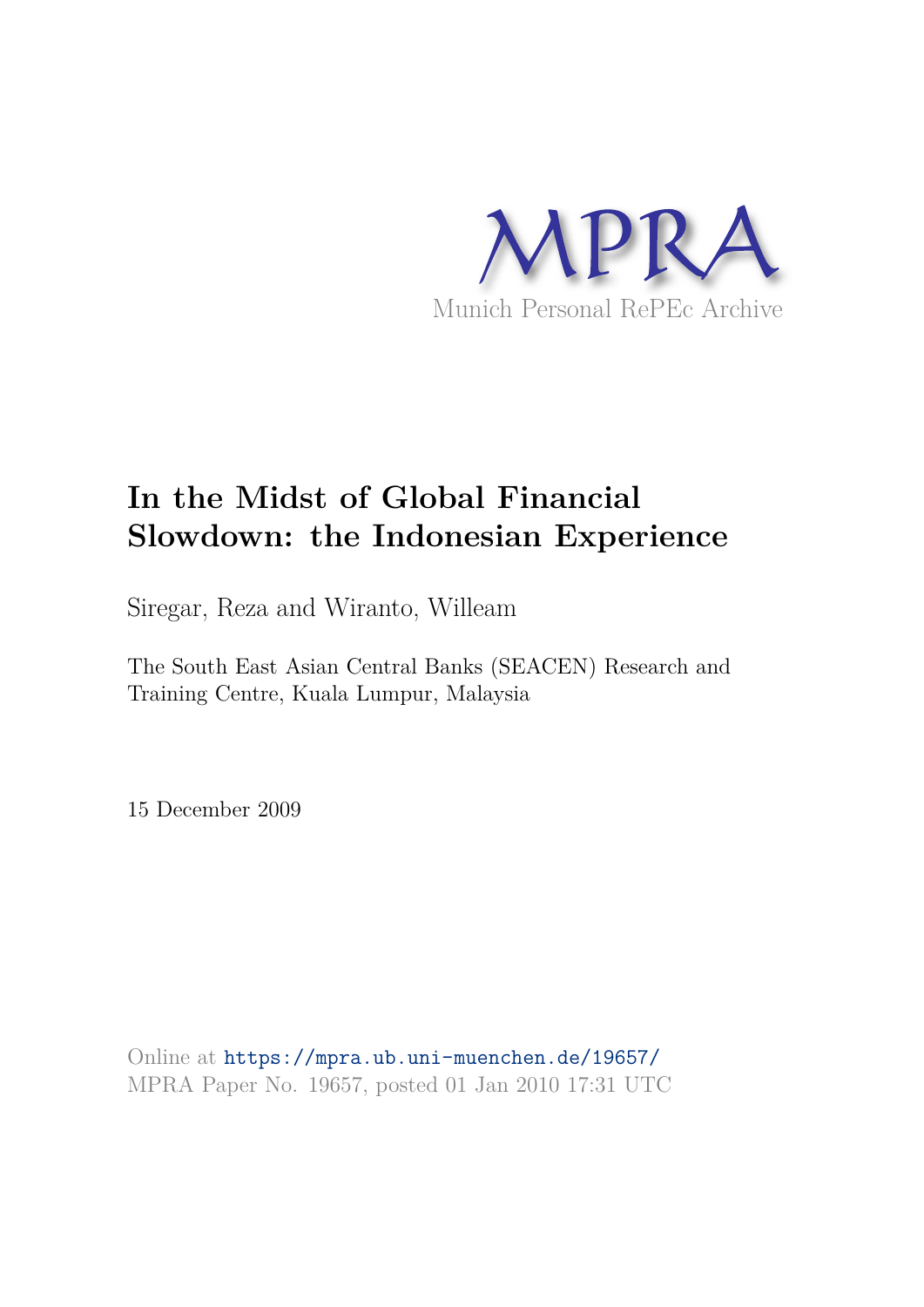## **In the Midst of Global Financial Slowdown: the Indonesian Experience\***

Reza Siregar and Willeam Wiranto

December 2009

#### **Abstract:**

The objective of our study is to review and debate selected factors frequently underlined as the foundations to the strength and the resilient of economic growth in Indonesia in recent years. We first examine closely the compositions of the country's exports to particularly highlight the role of primary commodities and diverse export destinations in cushioning the country's balance of payment position. Next, our study assesses the country's management of macroeconomic policies, especially the monetary and fiscal policies, and debates the overall effectiveness and limitations of these policy measures. Lastly, this paper explores the repentant stage of the country's infrastructure, arguably a vital factor for the country's ability to attract the much-needed domestic and foreign direct investment.

a/ The South East Asian Central Banks (SEACEN) Research and Training Centre, Kuala Lumpur, Malaysia. E-mail: (rezasiregar@yahoo.com).

b/ An independent Economic Analyst, Singapore. E-mail: (wellian.wiranto@yahoo.com).

\*/ The opinions expressed in this study are of the authors alone, and do not necessarily represent the SEACEN Centre.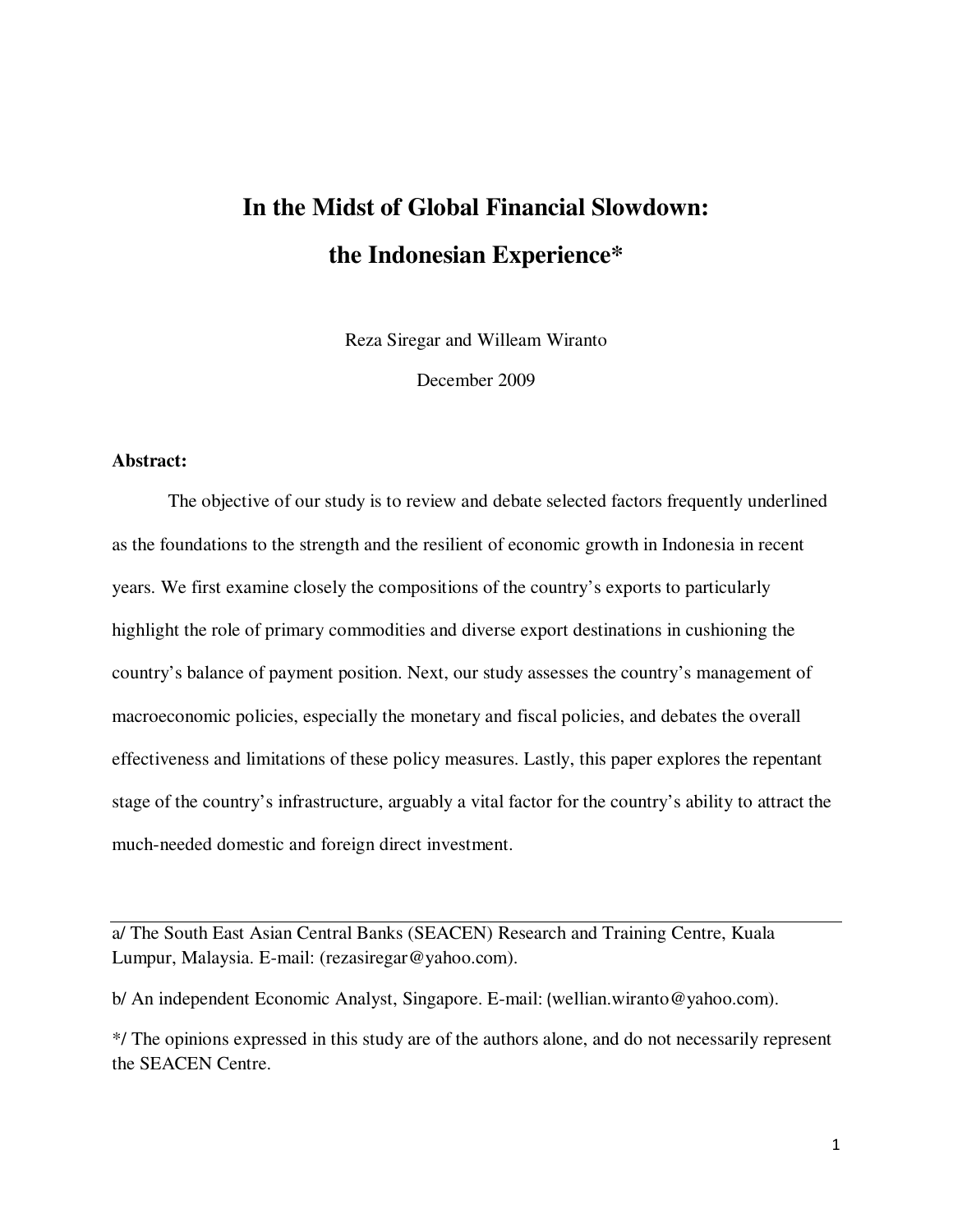#### **1. Introduction**

Having been among the most severely hit economy by the Asian financial crisis of 1997- 1998, Indonesia, based on many measures, weathered the global slump of 2008-2009 remarkably well. The country maintained the third-highest gross domestic product (GDP) growth in the Group of Twenty economies (G-20) and the major Asia Pacific economies ---slower only to China and India, averaging higher than 4 percent quarterly during the first half of 2009 (Table 1). The country's large domestic market and its relatively low dependency on external trade fueled the country's economic growth amidst global economic recession. Robust growth in private consumption, underpinned by both moderate inflationary pressure and a surge in election-related spending, contributed close to 60 percent of GDP during the first half of 2009. Annualized headline inflation bottomed in July 2009 at around 2.7 percent from over 11 percent at the end of 2008. However, with the return of rising commodity prices since the second half of 2009, especially with the crude oil price in the global market, a stronger inflationary pressure was registered in third quarter 2009.

Following three consecutive quarters of current account deficits in 2008, the country reported a surplus in average of USD 3.0 billion during the first two quarters of 2009. The strength of the trade surplus mitigated the impacts of the deterioration of the capital and financial account, and improved the overall balance of payment position, contributing to the rise in the foreign exchange reserve from USD 51.6 billion at the end of 2008 to USD57.4 billion in July 2009. The relative vigor of the Indonesian economy, and the success of parliamentary and presidential elections, particularly the successful reelection of President Susilo Bambang Yudhoyono to his second term, brought about a healthy return of investor confidence. Between January and August 2009, the Indonesia stock-market index has gained 95% in the USD term, albeit still below its 2008 peak. Accordingly, the return of the capital inflow triggered an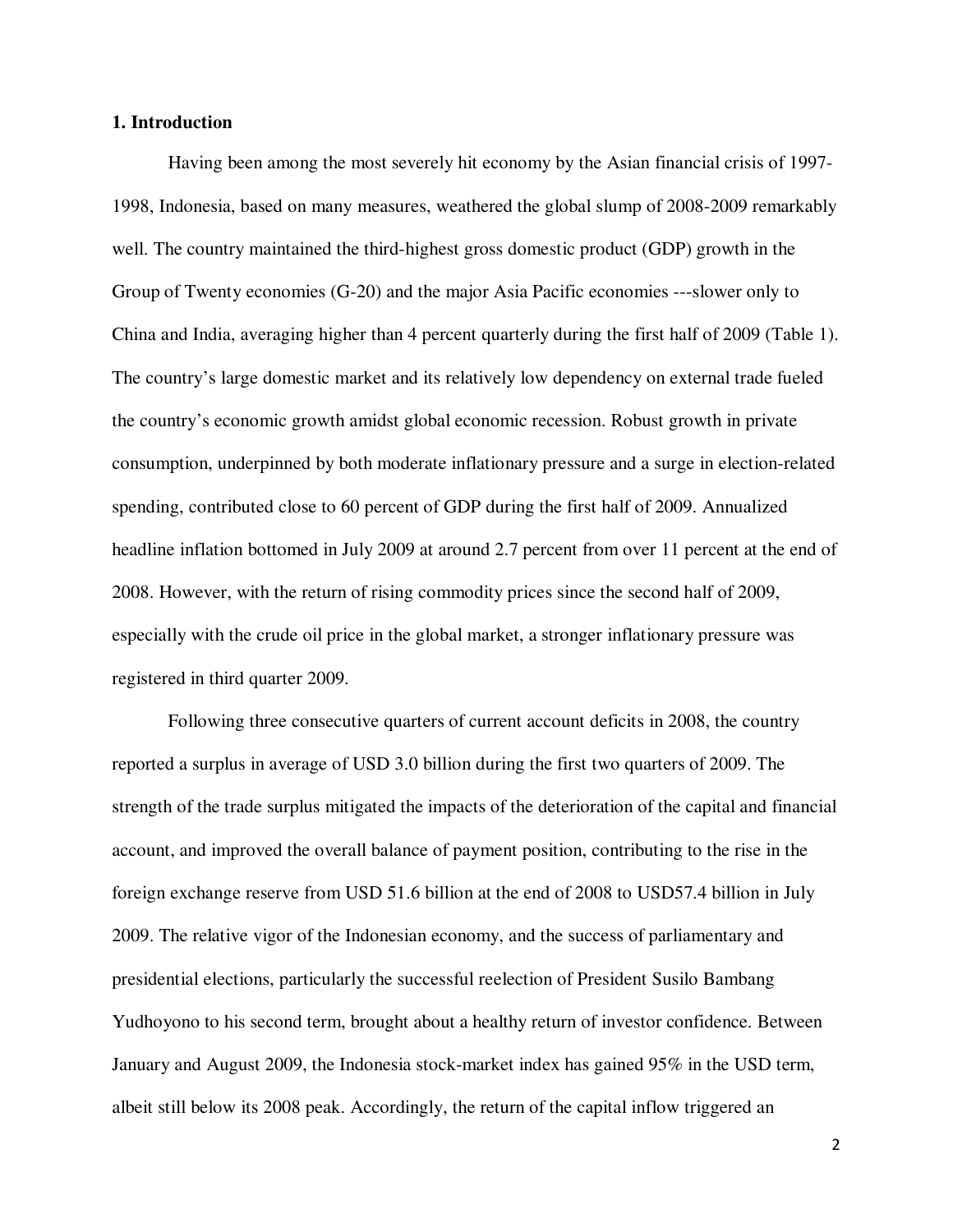appreciation trend in the local currency. Rupiah strengthened against most major currencies, in particularly against the US dollar. The Indonesian rupiah appreciated to around 1USD to Rp9400 in early October 2009 from its weakest point at 1USD to Rp12200 in November 2008 (Figure 1).

The objective of our study is to debate and review a number of factors frequently underlined as the foundations to the strength and resilient economic growth of the country in recent years. Next section examines closely the strength of the balance of payment of the country. In addition to the rapid return of portfolio investment, the role of the primary commodities and the diverse export destinations mitigated the impacts of the global financial crisis on the country's balance of payment position. Section three assesses the country's management of macroeconomic policies, especially the monetary and fiscal policies, and debates the overall effectiveness of these policy measures. Going forward, the country must rely less on its domestic consumption, and more on the investment, especially the direct investment. To attract future investment, both domestic and foreign, the country must first address the dire stage of its infrastructure bottlenecks. Section four of the paper explores the regretful stage of the country's infrastructure. Brief concluding section ends the paper.

#### **2. Balance of Payment: Pleasant Surprise and Heightened Expectation**

Indonesia's balance of payments situation has improved markedly, registering net surpluses for the first three quarters of 2009. This is a welcome contrast from the worrying trajectory experienced by the overall balance during the global turmoil, which accelerated in the second half of 2008 after the collapse of Lehman Brothers. From a net deficit of \$4.2billion in the fourth quarter of 2008, the country's external balance has improved to a quarterly average surplus of \$2.9billion in 2009 (Figure 2).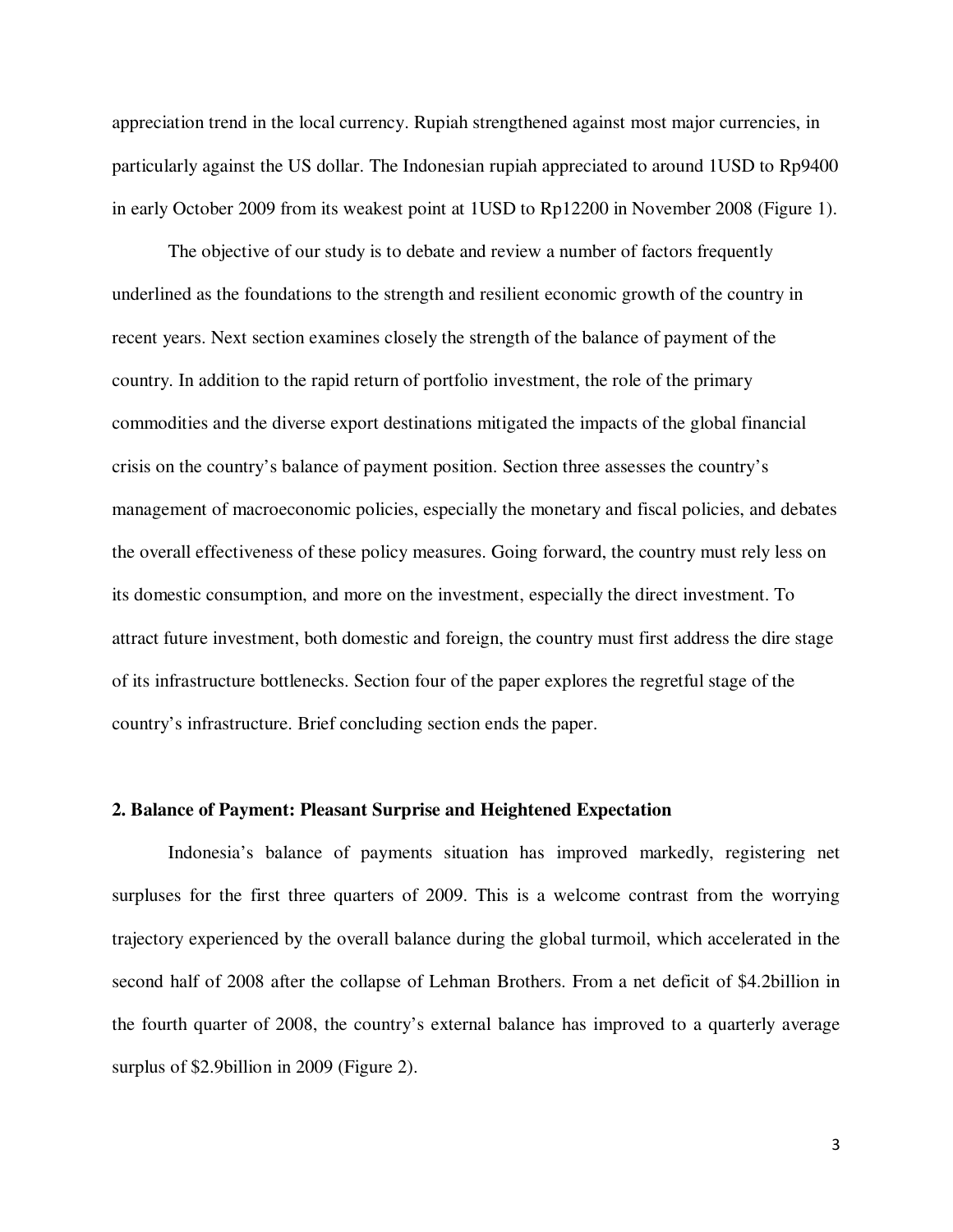Looking at the compositions of the country's balance of payment, the current account balance has stayed at a comfortably positive level in 2009, adding stability to the overall external balance surplus for the country. Considering that the country had been running a current account deficit from the second to the fourth quarter of 2008, this development is especially heartening (Figure 3). While the relative stability in the level of worker remittances inflows and profit repatriations of foreign firms have helped to sustain the current account levels, the healthy overall surplus in recent quarters has been ultimately due to a strong performance in goods and services balance. Compared to the lackluster balance in the fourth quarter of 2008, which dipped below \$1billion, the goods and services balance has been healthy this year, with an average of \$4.8billion a quarter year-to-date. The latest number in the third quarter of 2009 at \$4.6 billion adds to the confidence that trade balance will continue to be helpful to the country's external payments conditions.

A bottoming in exports coupled with a collapse in imports to give a favorable goods and services balance. The overall trade balance has stayed positive throughout this year, due in part to the fact that the country's import bills for oil have come down dramatically alongside the drop in global oil prices (Figure 4). The prevalent gap between the recovery in exports and imports can be further explained by the fact that Indonesia is primarily a commodity-heavy raw materials exporter. Manufactured goods constitute only 16% of Indonesia's total exports since 2006. In comparison, up to 53% and 44% of the total exports of Singapore and Malaysia respectively come from manufacturing of electronics alone. Therefore, unlike its neighbors which are more manufacturing-dependent and focus on the processing of imported intermediate goods for exports, Indonesia's imports do not necessarily lead its export numbers (Figure 5).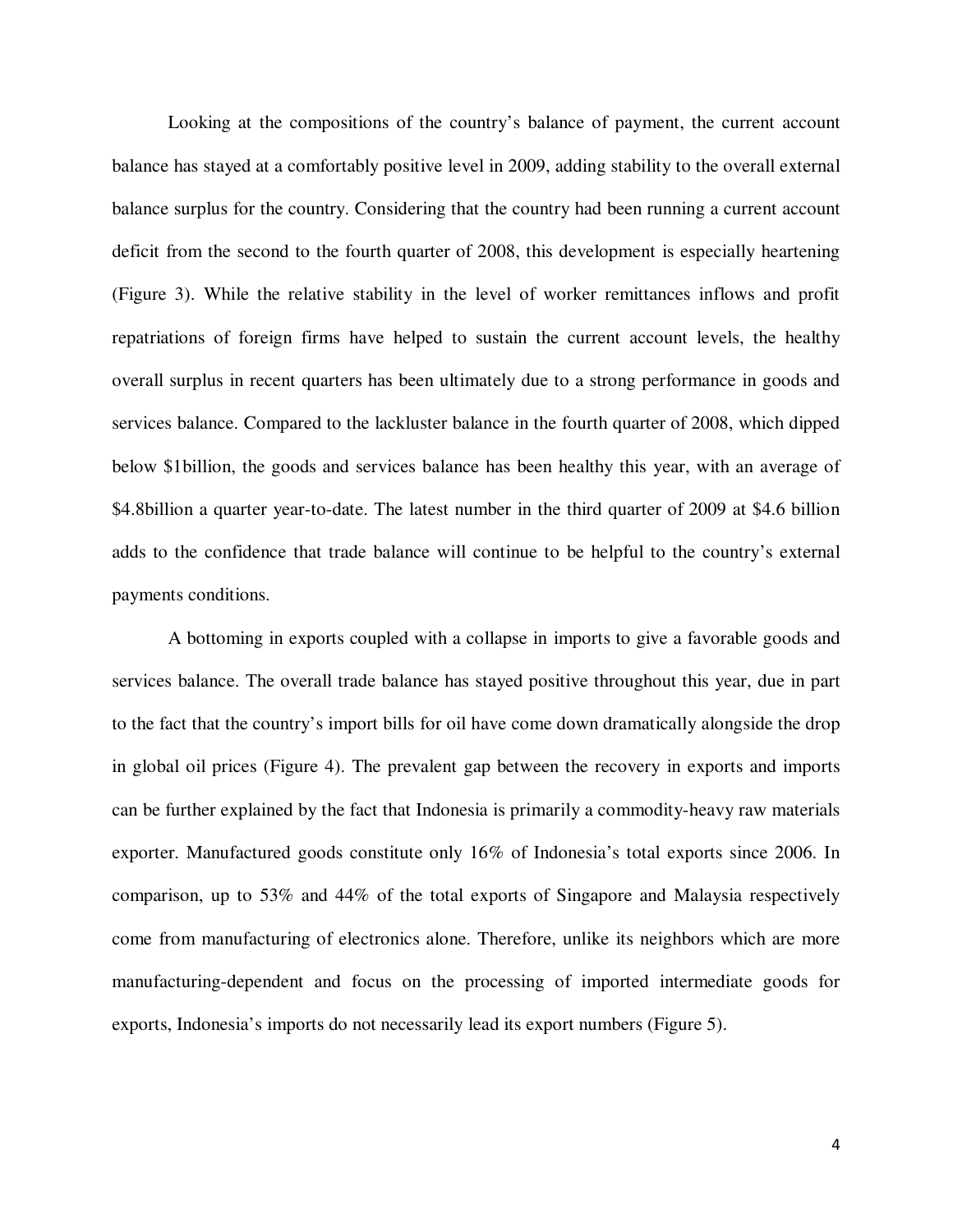In addition, the destinations of the Indonesian exports are relatively diverse. The big traditional export destinations such as the United States and the European markets, countries severely affected by the recent crisis, absorbed only around 25 percent of the Indonesian exports during the first three quarters of 2009. While the Southeast Asian neighbors consumed around 22 percent of the country's exports for the same period. In 2009, Indonesia has in fact exported more to China and India, than to the United States. A similar general picture can be drawn from the import number. Hence, the Indonesian trade sector arguably faced more of second-round effects of the recent global slowdowns.

The improvement in Indonesia's exports also appears to have been driven primarily by a recovery in commodity prices which are invariably linked to an improvement in demands from China (Figure 6). Once the stimulus package and monetary easing by the Chinese policymakers started to take hold, fixed asset investment in that country began to grow rapidly. The resurgence of investment there has in turn increased demand for raw materials, helping to boost trade balances of commodity-exporting countries like Indonesia and Australia. Whereas the current account's successive deficits in H2 2008 contributed to a depletion of Bank Indonesia's foreign exchange reserves and helped to foster perceptions of increasing country risks, its decisive swing into positive territory (and staying there) has done the exact opposite and stokes the current of optimism about Indonesia's prospects.

Domestically, the rounds of elections this year culminated in the re-election of marketfriendly President Susilo Bambang Yudhoyono with an overwhelming direct mandate, as well as a strong showing for his Democrat Party in the earlier parliamentary elections. This has lent hope to the notion that the election results will enable his administration to have a stronger platform to undertake tough reforms that are essential for the country's economy. Globally, the major central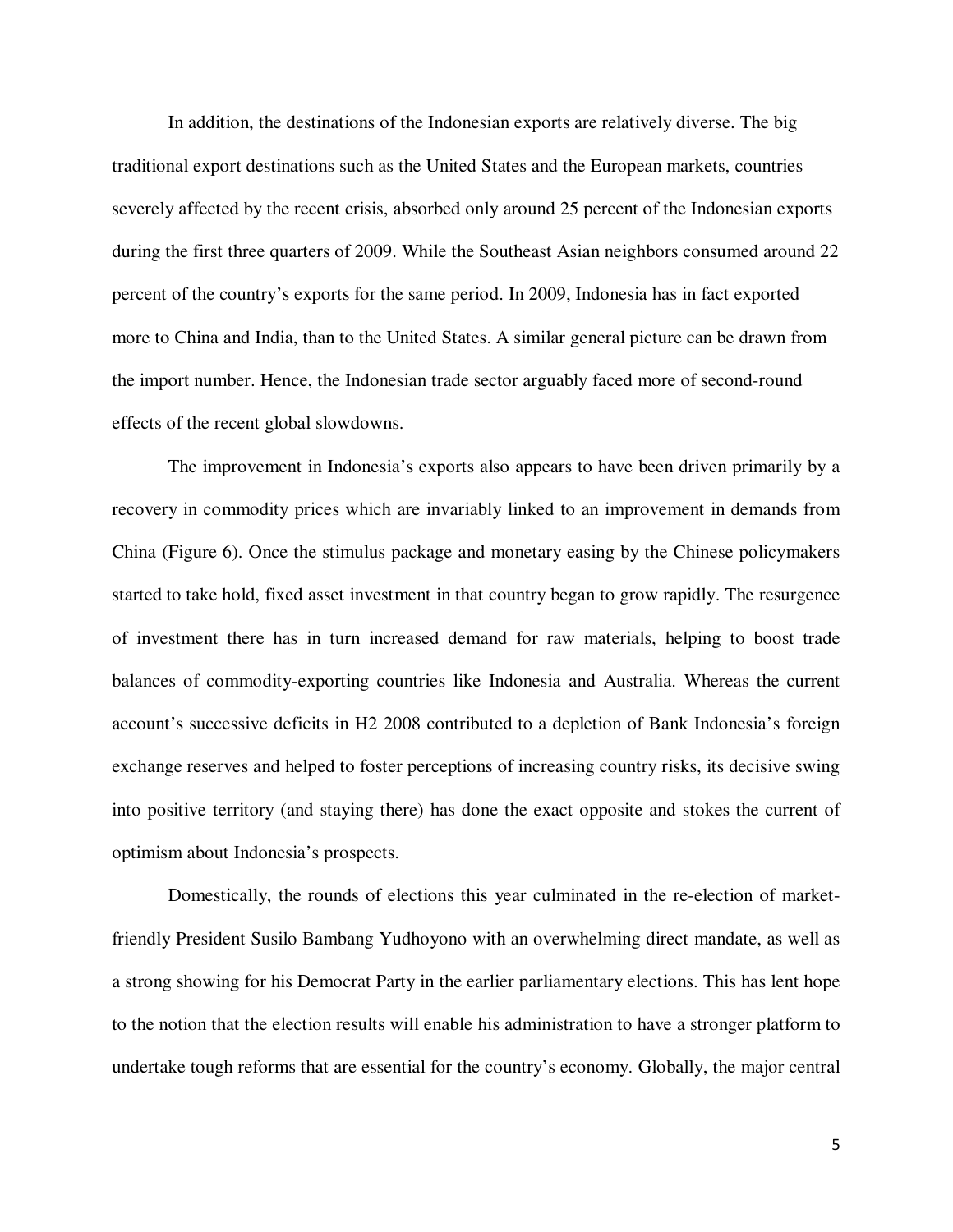banks managed to resuscitate the financial markets through a combination of rapid interest rate cuts as well as less-conventional quantitative easing measures. Banks started to lend to one another again, as they overcome the initial deep distrust of the creditworthiness of their counterparties. The keenly watched Libor-OIS spread, which at one point shot up to as high as 3.64% in mid-October last year, began to make its gradual decline. By late August this year, the measure has dipped below 0.25%, which according to Alan Greenspan, indicated that the willingness of banks to lend to one another has reached a 'normal' zone (Figure 7) (Fitzgerald (2009)).

The return to a greater degree of normality in the global financial markets during the second half of 2009 has had a direct implication on the Indonesian economy. As markets switched from thinking about "returns *of* capital" back to the more normal assessment of "returns *on* capital", money began to search for yields and started to return to Emerging Markets, including Indonesia. The country has gained additional visibility in this environment due in part to its status as being one of the few major Asian economies to have maintained positive growth throughout the post-Lehman global turmoil. This has invariably led to optimistic portrayal of the country's prospects going forward, so much so that Moody's, a ratings agency, decided to upgrade Indonesia's ratings to Ba2 from Ba3 in September. By October, Standard & Poor's, while keeping its BB- rating for the country, upgraded its outlook from "Stable" to "Positive" in what is widely viewed as a precursor to a ratings upgrade.

Such optimism had played an important role in the dramatic shift in the country's capital accounts balance, particularly on the portfolio investment front. Portfolio flows have swung from the \$4.4 billion outflows during the global panic of the fourth quarter of 2008 into a decisive surplus of \$1.9 billion by the first quarter of 2009. The inflows have continued to strengthen since, registering net surplus of \$3.4billion in third quarter of 2009. The scale of capital inflows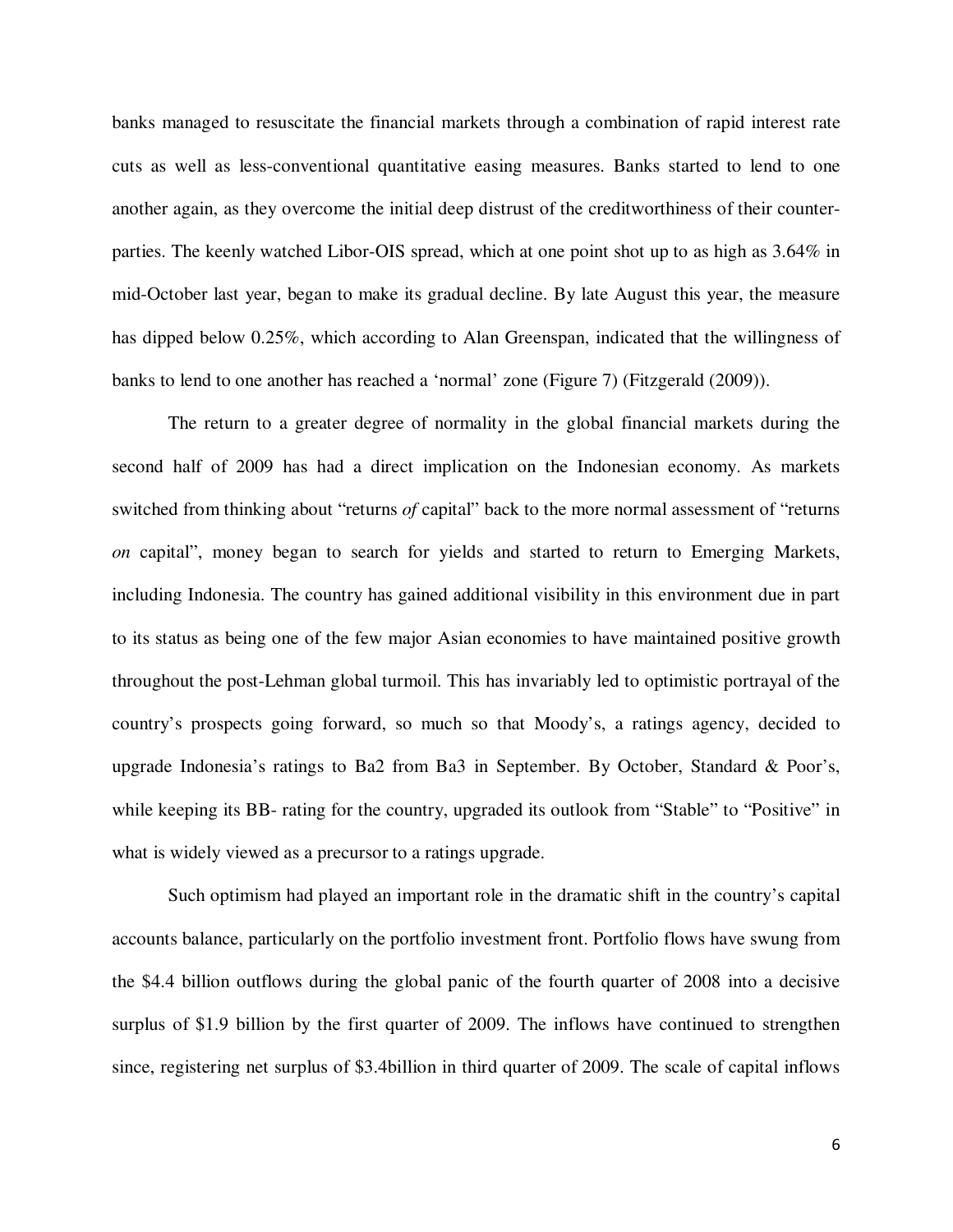has invariably contributed to a rally in the Indonesian stock market of late, enabling the index to be one of the best performing ones among Emerging Markets this year.

The foreign direct investment (FDI) inflows, however, have not been as ecstatic as portfolio investment. After the relative resilience throughout the tumultuous global events last year, the FDI inflows began to taper off this year, with a mere \$0.4billion received in the third quarter of 2009. One likely explanation is that potential investors are adopting a wait-and-see attitude towards the new cabinet team and its general policy directions. However, as we would explore further at the latter stage of the paper, we believe that there is a number of nagging structural impediments, such as inadequate infrastructure, that has inhibited Indonesia from attracting substantial FDI inflows.

### **3. Navigating Domestic Monetary and Fiscal Policies in the Midst of Global Financial Crisis.**

It has now been well documented that the present global financial turmoil is confronting emerging market economies with two shocks, namely a sudden stop of capital inflows resulting from the global deleveraging process, and a collapse in export demand associated with the global recession (Ghosh, et.al. (2009)). To mitigate the impacts of the two externally originated shocks, the country's management of macroeconomic policy responses, particularly those of monetary and fiscal measures, is crucial and has often been underlined as a detrimental factor in explaining the overall strength of the economy. This section would review key macroeconomic policy responses in Indonesia and generate lessons from them, in particular on the overall limitations of the macroeconomic policies during a global financial crisis.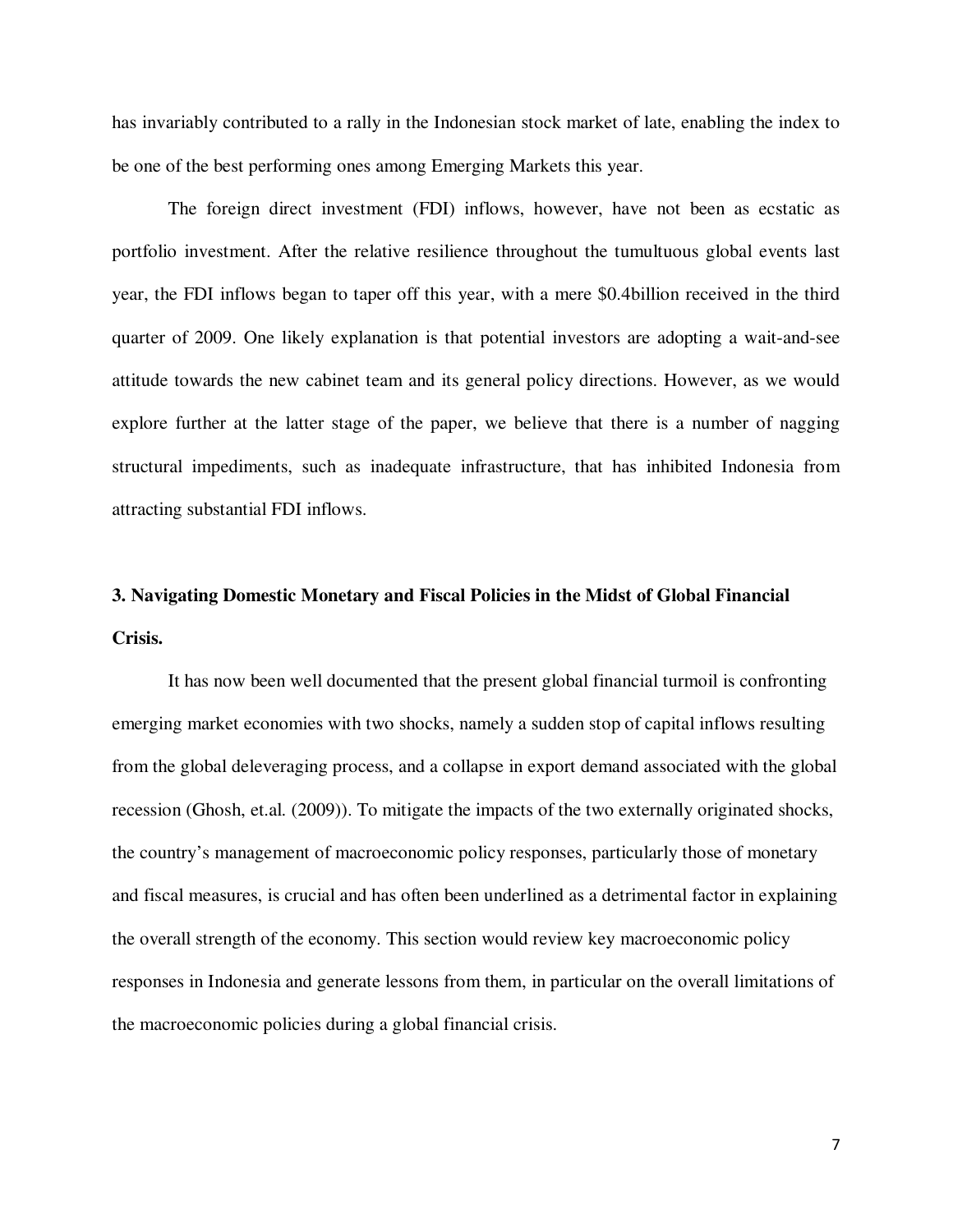#### **3.1 Monetary Policy Side**

<u>.</u>

As in advanced economies, the basic thrust of the monetary policy in Indonesia is to ease the impacts of the deleveraging process in the global economy on the domestic liquidity. Like many central banks around the world, Bank Indonesia (BI) had embarked in massive expansionary monetary policy measures. Its key policy rates declined from 9.5% in December 2008 to 6.5% in August 2009, and the rate is expected to be kept for the rest of 2009. BI also took measures to ease pressure on the bank liquidity by cutting the reserve requirement for bank's reserve at 5% from 9%. To help instill confidence in the domestic banking sector, the monetary authority raised the deposit guarantee limit from Rp100 million to Rp2 billion.

Yet, despite the expansionary efforts, lending rate declined only moderately, especially compared to that of deposit rate. At the end of July 2009, the interbank rate in Indonesia stood at around 7%, among the highest in the region. It is worth noting that the rise in the gaps between the policy rate and key market rates has been a common feature of financial crisis.<sup>1</sup> The policy rate, also known as the BI rate, was hovering around 8.5 percent in October 2008 and the spread rate between BI rate and the lending rate of the commercial banks was reported at around 5.4 percent during the same period (Figure 8). In September 2009, Bank Indonesia had reduced its policy rate to around 6 percent to help stimulate the economy, yet the spread rate had actually inched up to over 7 percent.

Market risk has often played a key role in explaining the widening gap between policy and market interest rates during the past financial crises (Taylor (2009)). Reviewing the spread between the emerging market bond index (EMBI), capturing the expected cost of capital above the t-bill rate that a country must incur, Indonesia has indeed faced the most severe rise in the

<sup>&</sup>lt;sup>1</sup> Similar episodes have also been reported in Indonesia during the 1997 financial crisis (Siregar (2005)).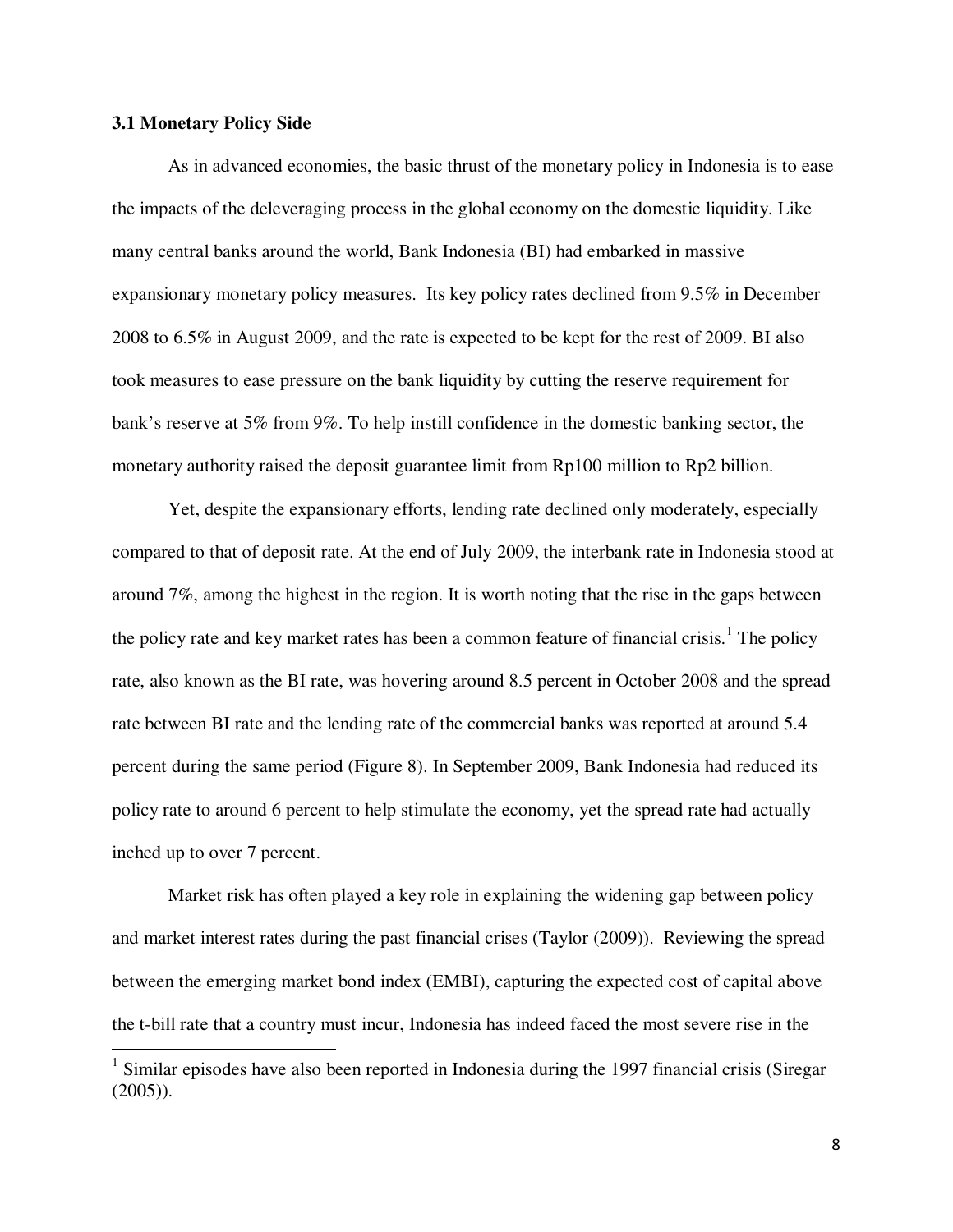cost of borrowing at the global market. The country's EMBI rose above 800 point at fourth quarter of 2008, among the highest in the South-East Asian region (Table 2). The period of high EMBI was also coincided with the sharp weakening of the local currency against the US dollar (Figure 1). Yet, despite the return of market confidence and positive outlooks in the domestic economy, the EMBI at the third quarter of 2009 still doubled the index at the second quarter of  $2007<sup>2</sup>$ 

The widening of the interest spreads between the policy rate and the key market rates could adversely affected 'the optimal response of the policy rate' to inflation, output gap and exchange rate volatilities. As market rates become less sensitive to the changes in the policy rate, we would be in a situation where it would take much steeper adjustments in interest rate to have any meaningful impacts in the market (Siregar and Goo (2009)). If the problem persists, situation worsens and/or no more room to adjust the policy rate (hitting the 'zero' floor of nominal rate), monetary policy may end up to be completely futile.<sup>3</sup>

One key indicator, frequently found at the center of the debate on the effectiveness of the monetary policy in Indonesia, has been the growth of credits extended by the banking system in Indonesia. Despite the expansionary monetary policy position, the lending growth declined significantly from the peak of close to 40% per annum recorded in October 2008 to less than 10 percent by September 2009. Looking at the lending activities by the different groups of banks, only the state bank has been found to continuously sustain a high growth rate of credit at around 18 percent year on year at the end of September 2009. In contrast, the private commercial banks

<u>.</u>

 $2$  In September 2009, the Moody rating agency has upgraded Indonesia's foreign and localcurrency sovereign debt ratings to Ba2 from Ba3.

 $3$  The ineffectiveness of the monetary policy during the recent crisis, as captured by the widening of the interest rate gaps, is also evident on the experiences of developed economies. Martin and Milas (2008) demonstrate the case of United Kingdom.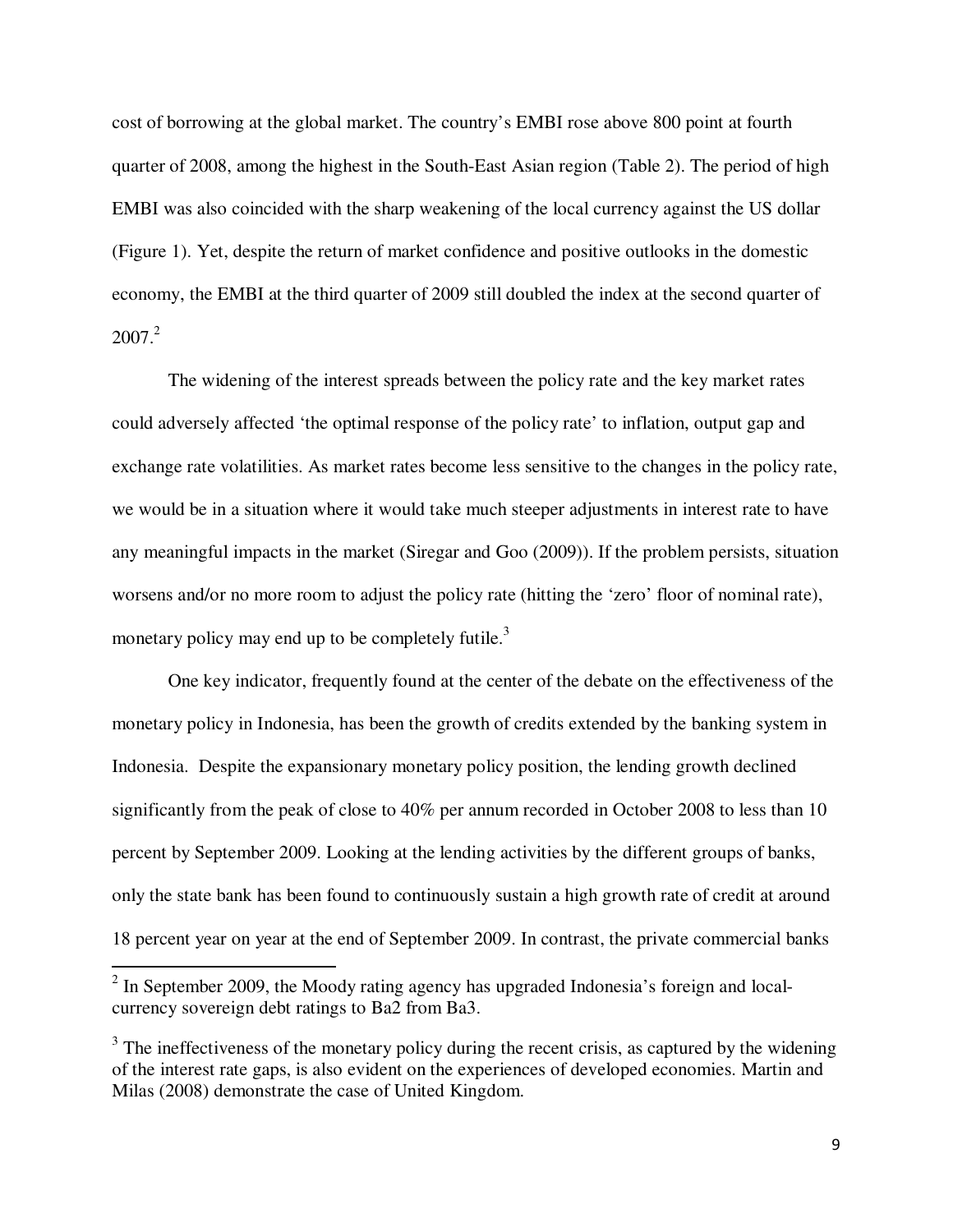and the foreign banks recorded a dismal performance of around 4.5 percent and -5.4 percent in September 2009, respectively.

#### **3.2 Counter-cyclical fiscal stimulus**

The past episodes of sudden stops have demonstrated that countries with tighter fiscal policy experienced sharper contractions than those with a looser stance (Ortiz, et.al. (2009)). Particularly, given the limitation of the monetary policy discussed earlier, the role of the fiscal stimulus is critical, not only in terms of minimizing the impacts of the crisis, but more importantly in stimulating economic recovery. Facing drastic changes in the amounts allocated for energy subsidies, a rise in the fund needed to cushion the impact of global financial crisis, and a potentially much slower economic growth, the government of Indonesia has resorted to Article 23 of Law 41/ 2008 to facilitate access to the parliamentary hearing on the 2009 budget in mid-January 2009. The Article 23 of Law 41/2008 stipulates that the government can return to parliament and proposes for budget revisions under three circumstances. First, economic growth is expected to fall more than below 1 percent of the assumed growth, and other key macroeconomic indicators deviate more than 10 percent from initially projections. Second, there is a sharp decline on the third-party liabilities of the banking system. Third, there is a drastic rise in the yields of the government bonds.

The Minister of Finance unveiled a stimulus package for 2009, worth around Rp73.3 trillion (or around US\$ 6.4 billion), to boost the economy amid the threat of economic downturn. The package is broken down into three major categories, namely income tax cuts, waives of tax and import duties, and subsidies and government expenditure. Aiming to stimulus more spending by the household and corporate, around 60 percent of the Indonesian fiscal stimulus has been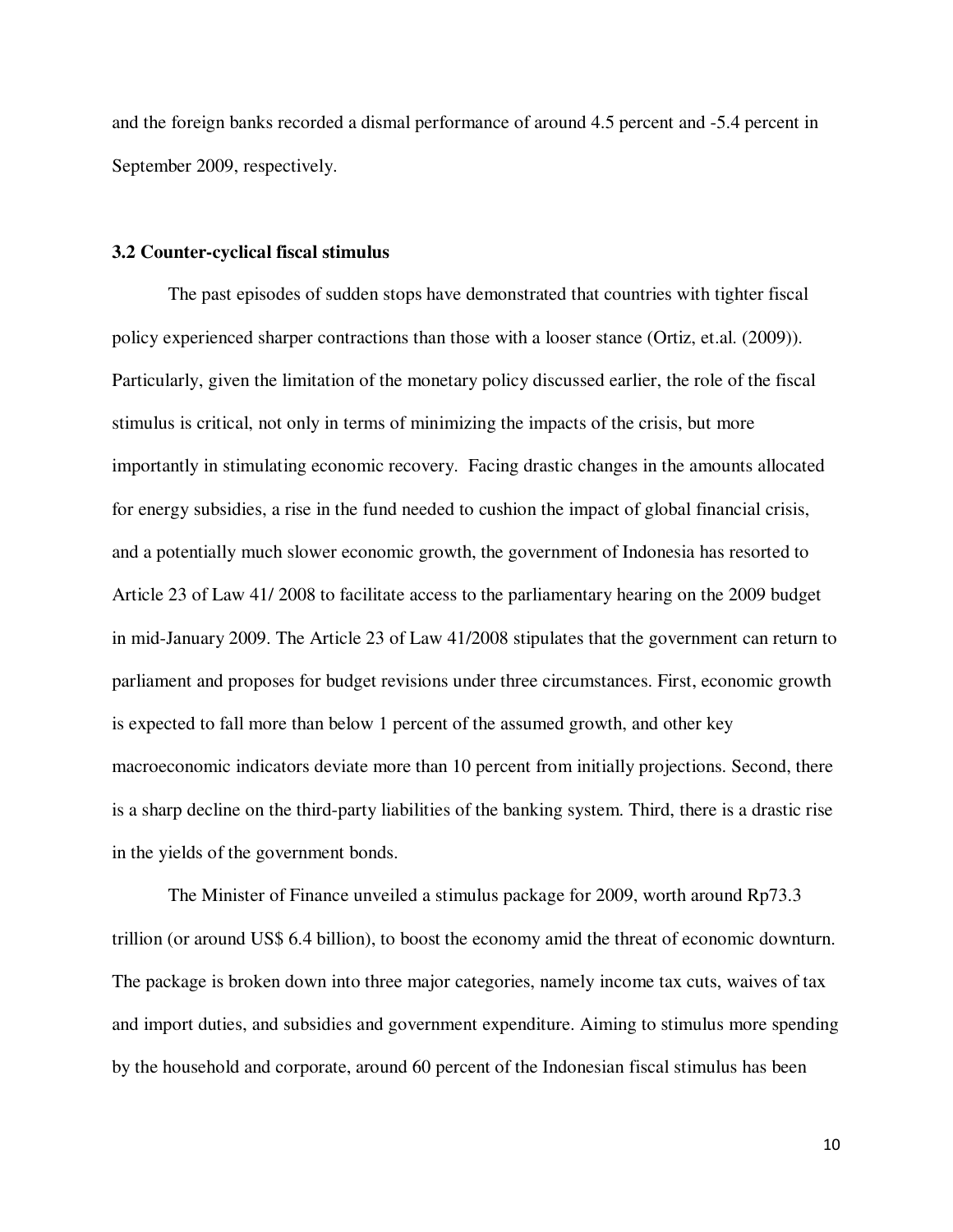allocated to cover cuts in income taxes. To minimize the effects of the global financial crisis, the government cuts individual income tax from 35% to 30% as well as corporate income tax from 30% to 28%. Recognizing the high dependency of the local industries (both on tradable and nontradable sectors) on imports, as discussed earlier, around Rp2.5 trillion would finance waives of import duties for raw materials and capital goods. This is part of over Rp13 trillion package on tax and duties, about 18% of total stimulus package, to predominantly support businesses. To help reduce the operation cost of businesses, the stimulus package also cover diesel and electricity subsidy. Last but not least, close to Rp12.2 trillion will be allocated to support infrastructure and rural sector development.

In view of the measures above, the government has committed to raise its fiscal deficit to 2.5 percent of GDP in 2009. The flexibility of the Ministry of Finance to revise and to more than double the initial committed expansion highlights the successful effort by the country to reduce public debt and thus create the necessary fiscal space (Figure 9). At the end of 2000, the public debt level was reported to be close to 90 percent of the GDP. By September 2009, the country has seen its public debt level to drop to 30 percent of the GDP. Furthermore, the country's revised target rate of budget deficit is well within the ranges of the expanded fiscal stimulus carried out by the neighboring Southeast Asian economies (Figure 9). At the highest end, Malaysia has amended its stimulus package and aimed at around 4.8 percent budget deficit for 2009. As one of the worst-hit economies by the recent global slowdown, Vietnam projected a budget deficit of around 3.5 percent in 2009. Facing limited fiscal space, Thailand had committed the most modest budget deficit at around 1.7 percent of GDP.

However, critics have long been pointing out that the government of Indonesia has often underestimated tax revenue growth, while overestimating its ability to targeted projects. The

11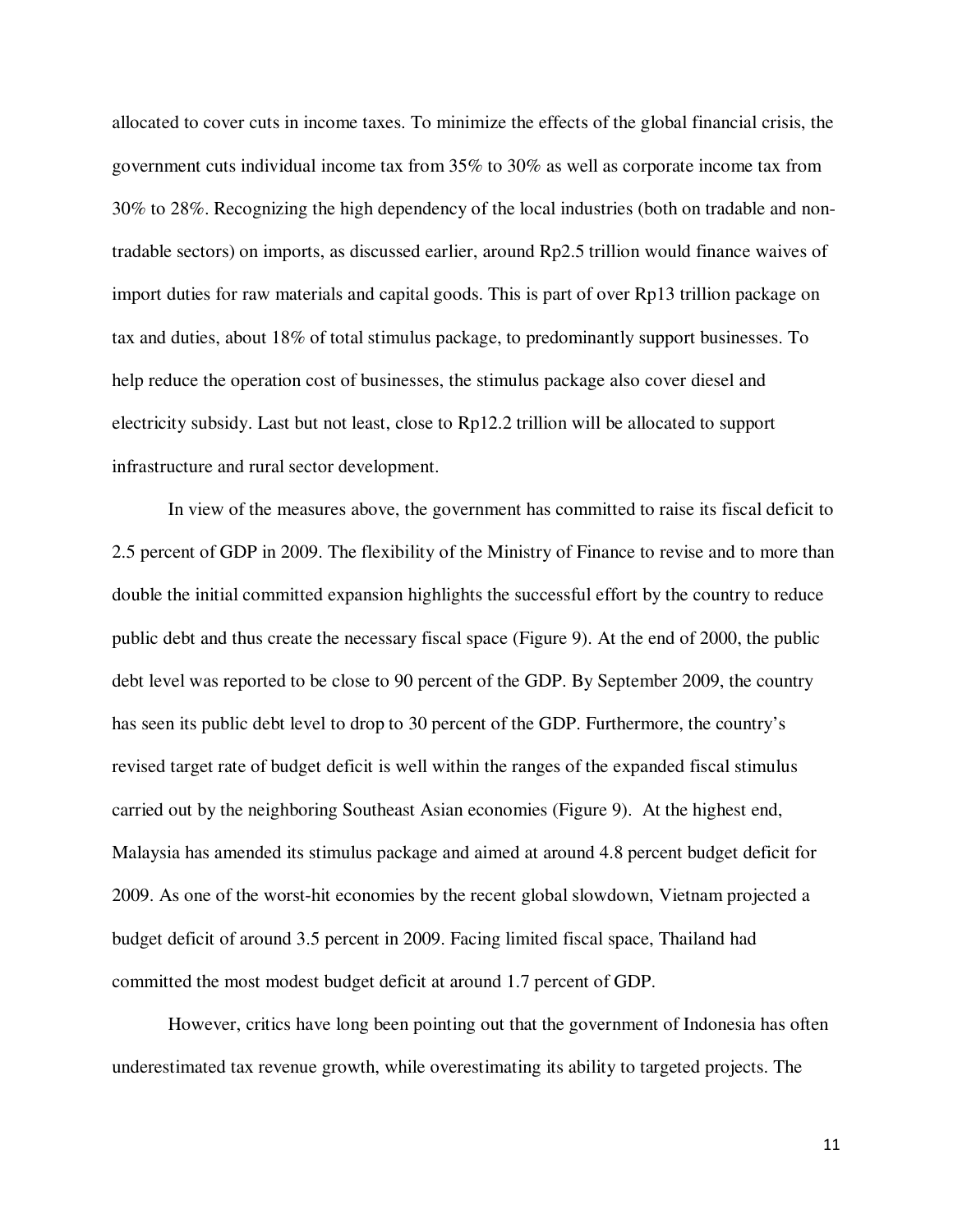speed of government spending continued to be hampered by bureaucratic inefficiencies, and lack of institutional capacity, partly due to the devolution of power to provincial and district-level governments in recent years. At the end of 2008, the budget deficit was only of 0.1% of GDP, much lower than its 2.1% target. In November 2009 hearing before the XI Commission of the Parliament, the Minister of Finance reported that only less than 45% of the total stimulus package has been fully disbursed in the economy. On the expenditure stimulus, initially targeted around Rp12.2 trillion, the estimates show that only around 36% of the total amount has been fully absorbed by the local economy. The shortcoming is found in almost every key ministries and government agencies. For instance, the Ministry of Public Works has been allocated a stimulus package of around Rp.6 trillion, and yet only 44% has been implemented by end of third quarter of 2009. Similar trends are reported from the other key ministries, such as the ministry of energy and mining, the ministry of agriculture, and the ministry of trade. The most encouraging result was reported by the ministry of health, with over 75% of allocated package has been fully disbursed.

Similarly, by July and December 2008, the regional government of the capital city, Jakarta, for instance, had managed to disburse only 17 and 64 percent of its annual budget, respectively (Basri and Siregar (2009)). Two factors were blamed for this: the late budget approval and the fears of improper disbursement following the Supreme Audit Agency's discovery of irregularities in the 2007 budget. Despite some improvements in the submission of the approved local government budget for the last two years, we still see quite a few local government budgets (APBDs) were not approved until later in the year. Until end of January 2009, only around two thirds of the total local governments, or 318 local governments, have reported the finalization of their 2009 budgets, and more than 192 local governments have not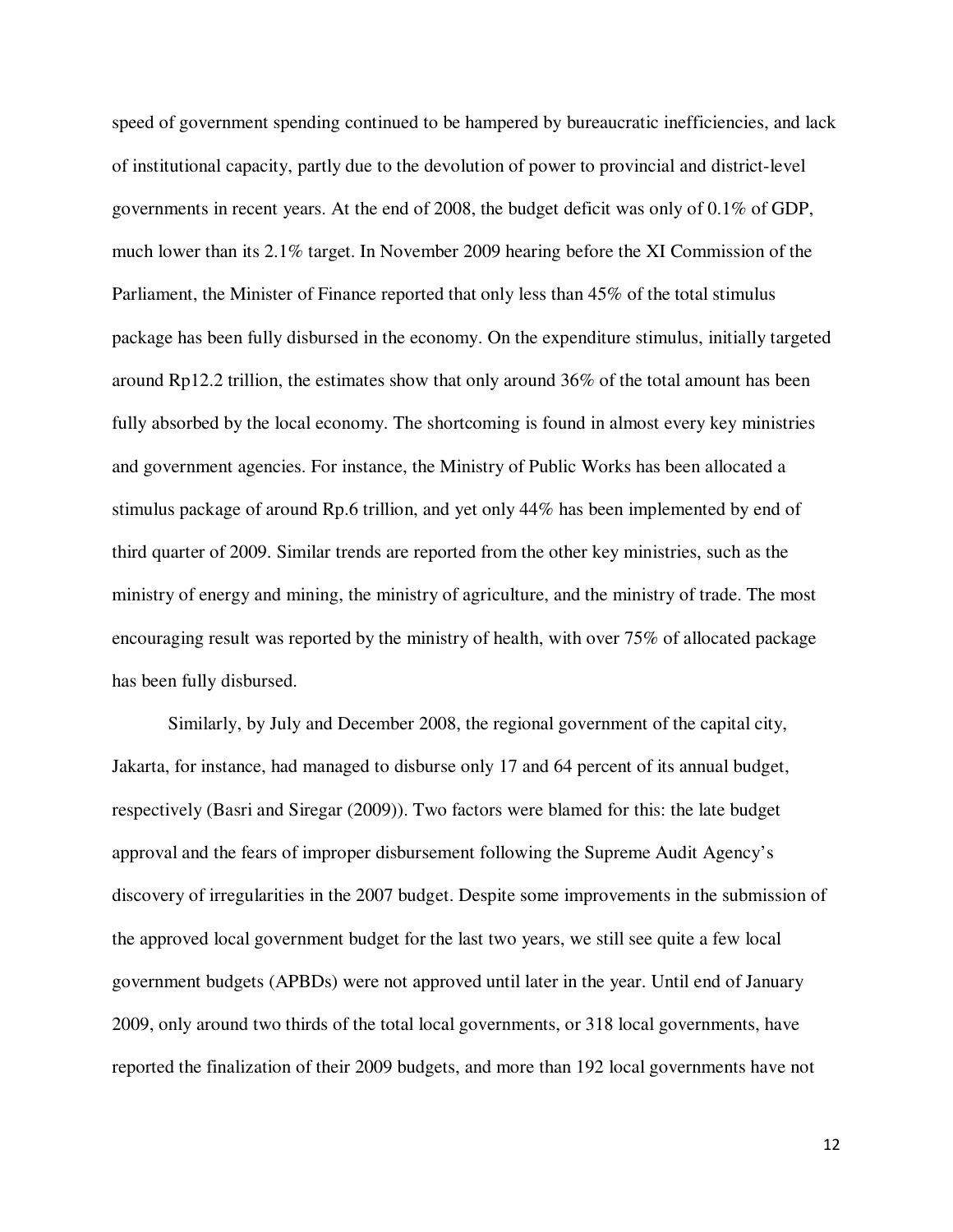reported the finalization of their budgets to the central governments (Gunawan and Siregar (2009)).

The fiscal effort has however been benefited from the two elections, the parliamentary and the presidential, taken place in 2009. In their recent study, Resosudarmo and Yusuf (2009) highlight the stimulus consequence of the election-related spending of the government. It is estimated the total election budget for both parliamentary and presidential elections was around Rp47.9 trillion, of which about Rp18.6 trillion was included in the 2008 budget and Rp29.3 trillion in the 2009 budget. It is estimated that the government spent about Rp50 trillion over a period of one year, compared to around Rp1000 trillion of total government expenditure in 2008. In the other words, financing election expenditure should have boosted government spending by around 5%.

#### **4. Dismal Stage of Infrastructure**

Going forward, the dismal stage of infrastructure must be addressed for the country to have any chance in achieving its potential economic growth. The latest Global Competitiveness Report (the World Economic Forum (2009)) listed the country's inadequate supply of infrastructure as one of the investors' top-most concerns on the prospects of doing business in Indonesia (Figure 10). The problem of deficiency in infrastructure is worsened by the fact that it is wide-ranging, encompassing different aspects of infrastructure provisions. From roads to ports to electricity supply, investors surveyed by the World Economic Forum in its latest Global Competitiveness Report ranks Indonesia's infrastructure quality at  $96<sup>th</sup>$  out of the 133 countries.

These findings demonstrate the dire state of the country's infrastructure. In many ways, the current inadequacy of infrastructure facilities in the country stem from the long period of under-investment by the government in the decade or so after the 1998 Asian Financial Crisis.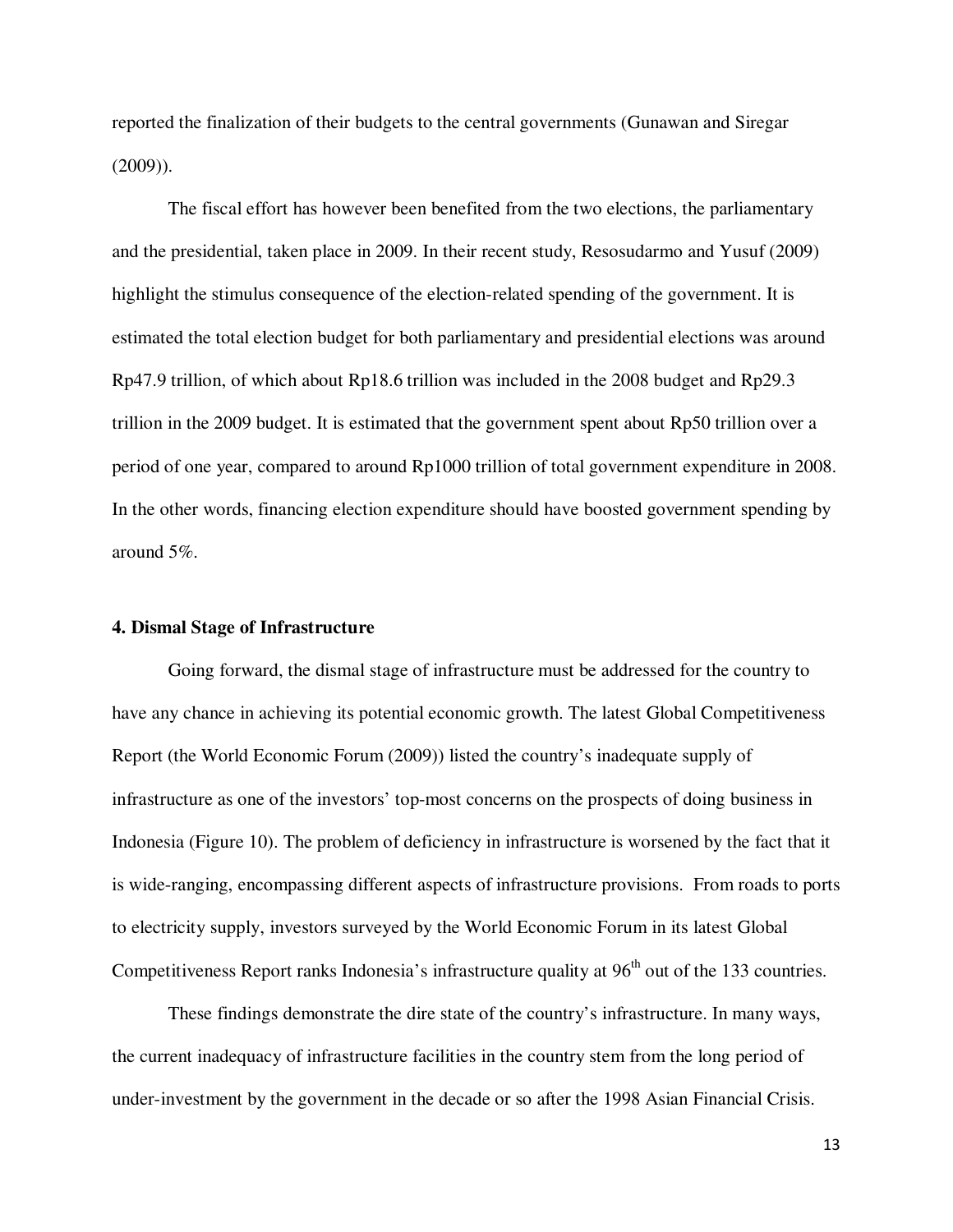According to a World Bank study<sup>4</sup>, public infrastructure investment before the crisis stood at 5-6% of GDP. This figure fell dramatically in the years after the crisis, to about 1% of GDP in 2000. Although infrastructure investment has picked up since then, to about 3.4% of GDP by 2007, the amount of government spending on infrastructure is still significantly below the precrisis levels.

The minimal investment into road building, for instance, is unfortunately more of a norm than an exception. Between 1997 and 2006, the length of roads nationwide increased by a meager 15 percent, with 52,000 kilometers or so being added. In comparison, the number of vehicles nearly tripled over the same period, increasing by as much as 28.5 million vehicles. The pace of increase in the provision of road facilities simply could not match the needs of the economy at all (Figure 11)

A similarly bleak picture can be witnessed in the electricity market. Between 2004 and 2007, electricity supply increased by an average of 3.4% per annum. Over the same period, however, demand for electricity accelerated at double the pace of supply, increasing by 7.6% per annum on average (Figure 12). There is little wonder then that latent blackouts plague many parts of the country, and have even started to occur on Java Island, which has traditionally been better off in terms of infrastructure provisions. Even the capital city of Jakarta, the nation's economic and political center, has to suffer rolling blackout during the second half of 2009, much to the disappointment of foreign factory owners who have to contend with production disruptions.

All these deficiencies will make it that much harder for the country to attract and convince foreign investors to set up their factories and businesses. In an era where neighboring

<u>.</u>

<sup>4</sup> World Bank (2007).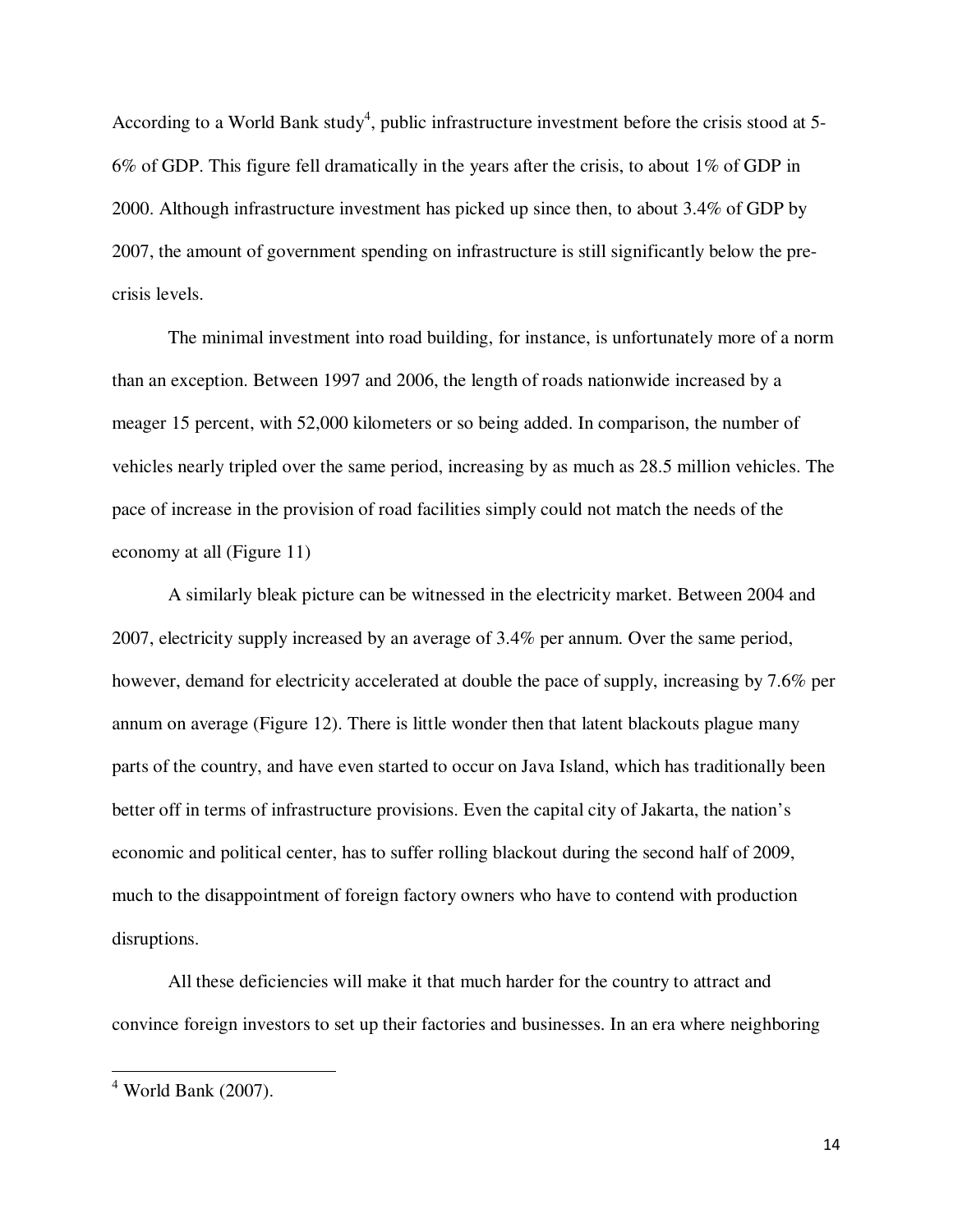countries are gearing up their efforts to capture the limited pool of foreign investments by offering a sophisticated set of incentive measures such as coordinated tax breaks and high-level infrastructure such as broadband connectivity, it is extremely unfortunate that Indonesia is struggling to even provide the very basic electricity and transportation needs.

To be fair, the government has been active in at least initiating a number of programs in their attempt to alleviate the infrastructure problems. During his first term in office from 2004- 2009, President Susilo Bambang Yudhoyono's government had embarked on several initiatives to kick-start infrastructure development. In 2005, for example, the government announced plans to construct 1,000 kilometers of toll roads across the archipelago. A year later in 2006, the 10,000 megawatt power crash program was launched in 2006 to meet the fast-growing demand for electricity. Some other key infrastructure projects that were initiated during this period include areas of public housing, water supply, and a particularly ambitious plan to install fiberoptic networks in all of the country's 33 provinces.<sup>5</sup>

Progress has been painfully slow, however. Only 10% of the 1,000-km toll road project has been completed to date. The 10,000-MW Power Crash program looks to fare slightly better by comparison. Even then, only a quarter of the targeted capacity has been completed thus far. The major stumbling blocks affecting the progress of such infrastructure projects remain land acquisition and cost recovery uncertainties. Land acquisition remains a major hurdle in road construction projects, particularly in the more densely populated Java Island. Acquisition of suitable land sites for projects are regularly hit with lengthy negotiations with residents, in part due to legal uncertainties on ownership of land.

 $\overline{a}$ 

<sup>5</sup> http://www.forbes.com/feeds/afx/2009/10/27/afx7046555.html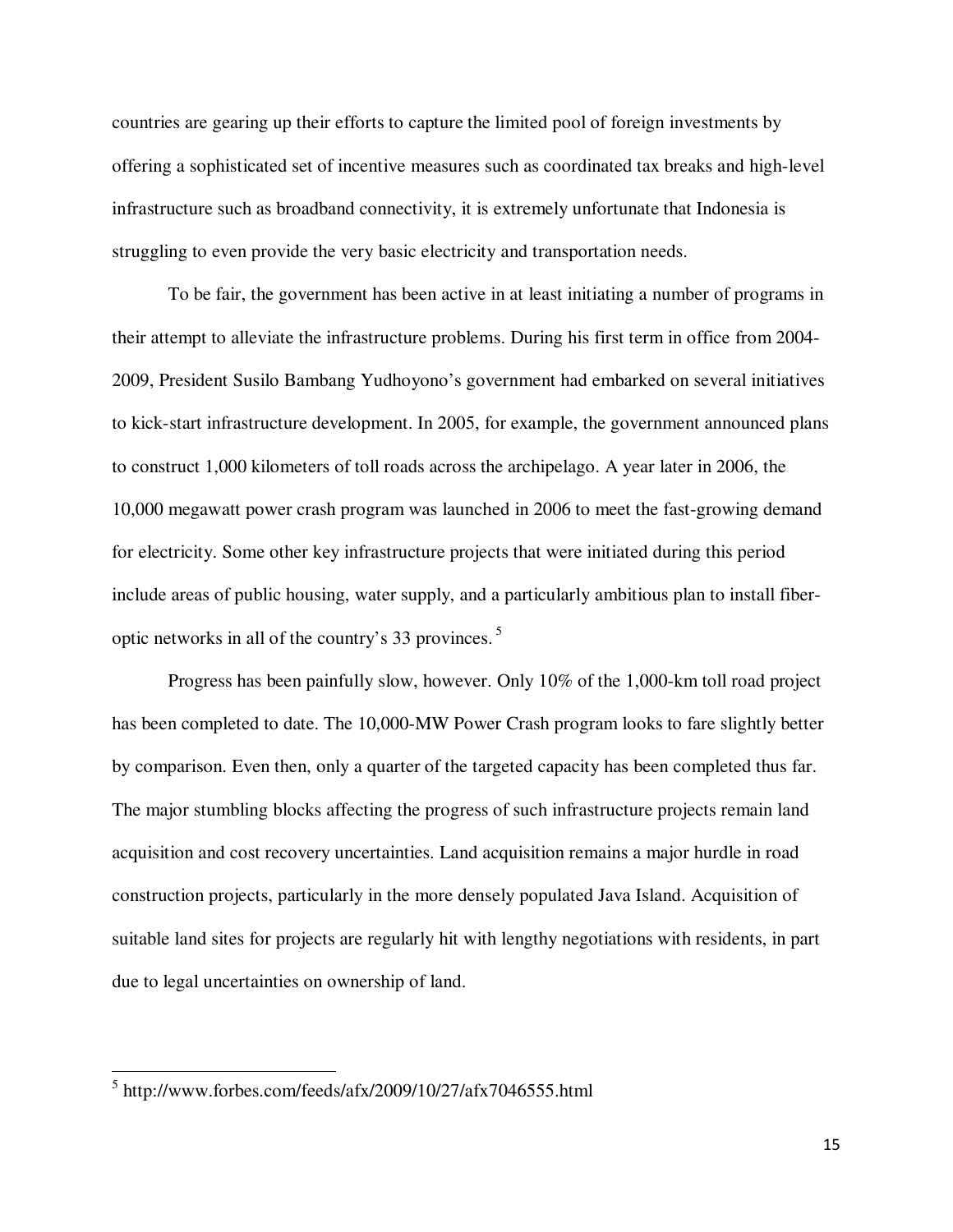Another major factor which has deterred would-be investors in infrastructure projects has been the lack of clarity on cost recovery after the projects are completed. Infrastructure projects require hefty initial investments that can only pay off in increments over extended periods of time after the completion of the projects. The pay-off for the investors comes in the form of electricity tariffs (in the case of power plant project) or tolls (in the case of toll road construction). These tend to be highly regulated by the government and are often subjected to politically-driven changes. As a whole, the situation adds to the degree of uncertainty and constitutes a deterrence factor for any potential investors.

The president appears to understand such constraints well. Soon after assuming his second term in office, the buzzword for the new cabinet has been "de-bottlenecking". The government, rightly, sees the need to remove a number of constraints that have prevented the economy from enjoying a more rapid growth. As a reflection of the priorities they give to these issues, the president has even set up a new office called the Presidential Delivery Unit that is headed by a well-respected technocrat, Kuntoro Mangkusubroto. This office is singularly tasked with the removal of structural economic growth constraints, such as land acquisition mentioned earlier.

At the end of the day, implementation remains the key. Fruitful results cannot be accomplished by plans alone. The early signs may be promising. On the issue of land acquisition, for instance, the government is adding a new provision which would involve setting up a revolving fund to purchase land from the original owners, aiming to reduce risks for the investors. Foreign investors are watching the latest spurt of measures by the government closely, to see if the momentum of positive reforms can be sustained, and if the bottleneck of infrastructure inadequacy can indeed be removed. All eyes are on whether the president's

16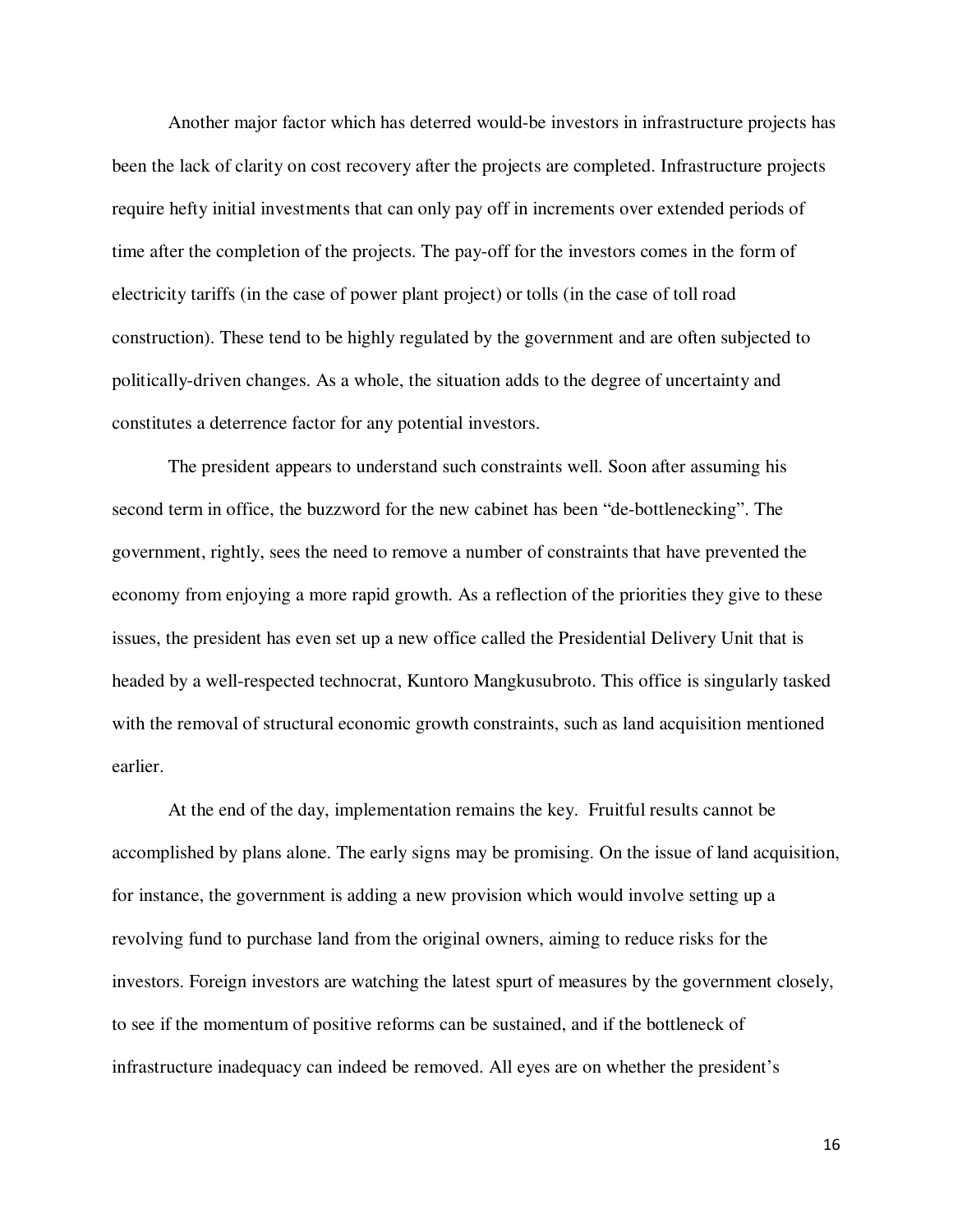second-term in office will yield more than the first one, in terms of improving the country's overall investment climate and attracting more direct investments.

#### **5. Concluding Remarks**

 The Sub-prime financial crisis has abruptly and severely slowed the economic growth of many countries in the world, including the emerging markets in Asia (Table 1). It is therefore remarkable that the Indonesian economy has managed to continue growing and avoid balance of payment crisis of the 1997 East Asian crisis. The overall balance of payment in the country was in deficit only in the last quarter of 2008, driven predominantly by the sudden reversal of capital. In a sharp contrast, the country had to endure persistently fragile balance of payment position for full two years after the initial outbreak of the past East Asian financial crisis in the middle of 1997 (Figure 13). In addition, the country's relatively less reliance on trade and diverse trading partners contributed to the strength of the country's current account balance.

 As found in other economies in different corners of the globe, the experience of Indonesia during the recent global financial meltdown has also accentuated the country's commitment to coordinated macroeconomic policies as a primary determinant of the robust economic growth. However our study has shown that the effectiveness of both monetary and fiscal policies has largely been hampered by a number of limitations. Further studies, therefore, are warranted to examine how much the country's robust economic growth during the recent crisis has indeed been due to good policies.

 Following the announcement of their election, President Susilo Bambang Yudhoyono (SBY) and his vice president, Boediono, promptly announced a set of soci-economic targets, including an annual growth rate of 7 percent by 2014 (the end of SBY's second term) and

17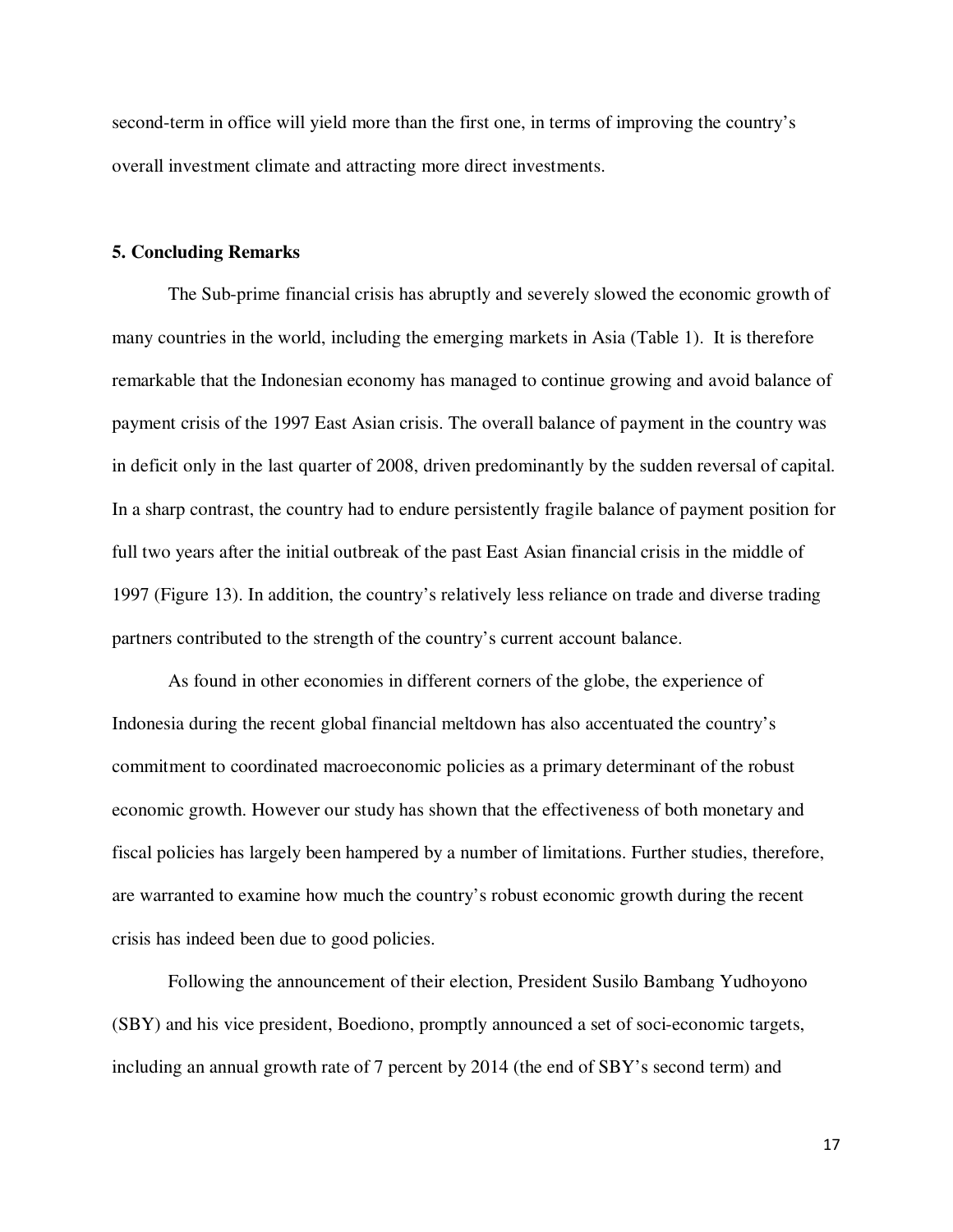unemployment at around 5-6 percent (Resosudarmo and Yusuf (2009)). It is clear however that the country must address its dire stage of infrastructure, if it were to have any real chance to achieve the set of targets outlined by the current government.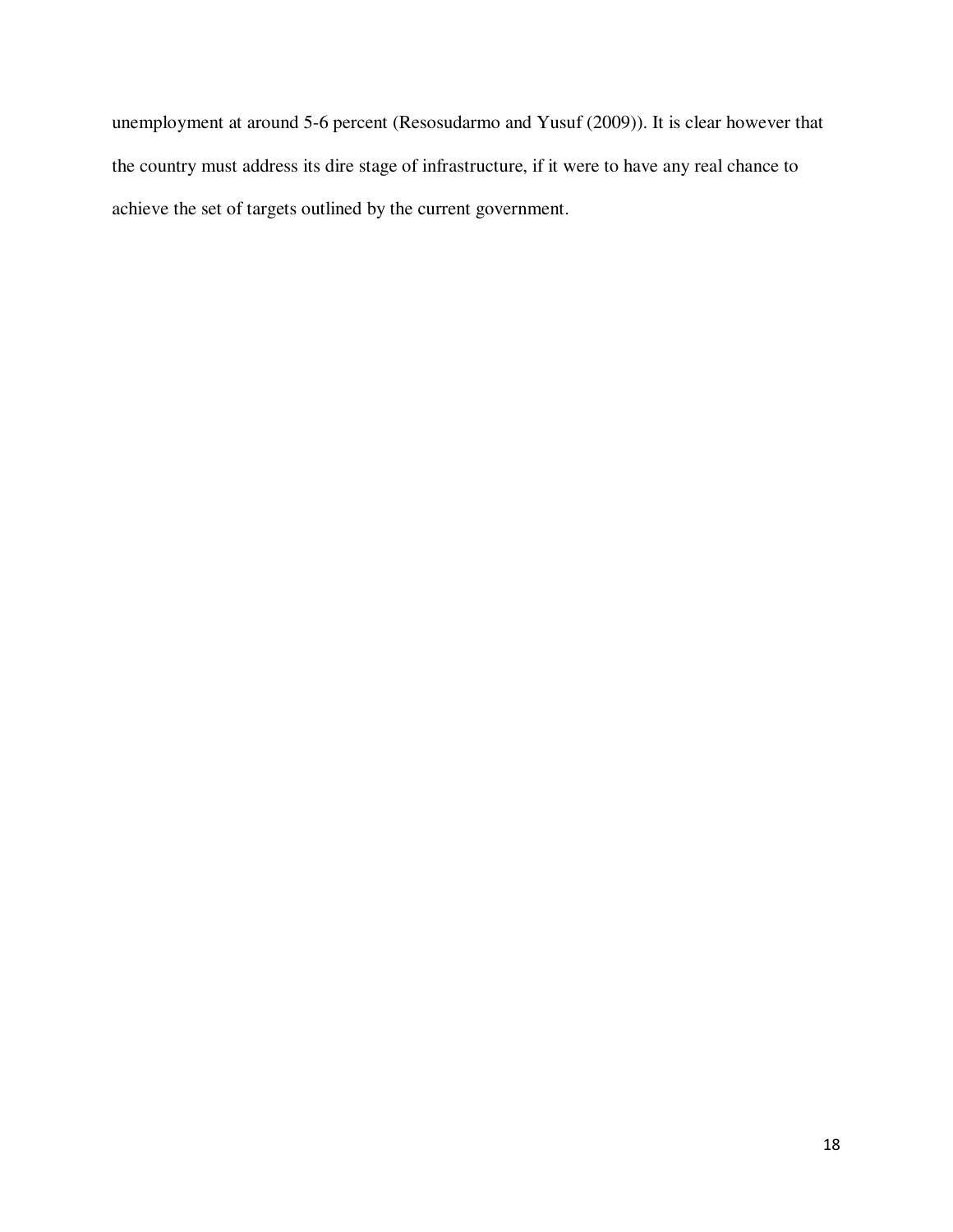#### **References:**

- Basri, M. Chatib and Reza Y. Siregar (2009), "Navigating Policy Responses at the National Level in the Midst of the Global Financial Crisis: The Experience of Indonesia", *Asian Economic Papers, MIT Press*, Vol. 8(3), pp. 1-35, October.
- Fitzgerald, Alison (2009), "Greenspan Says Banks Still Have a 'Large' Capital Requirement", Bloomberg, May 21,

http://www.bloomberg.com/apps/news?pid=newsarchive&sid=aiOYLnM2WxuA

- Ghosh, Atish, Marcos Chamon, Christopher Crowe, Jun I. Kim, and Jonathan D. Ostry (2009), "Coping with the Crisis: Policy Options for Emerging Market Countries", *IMF Staff Position Note*, SPN/09/08, April 23.
- Gunawan, Anton and Reza Siregar (2009), "Survey of Recent Developments", *Bulletin of Indonesian Economic Studies*, Vol 45 (1), pp.7-36, April.
- Martin, C., and C. Milas (2008), 'The Sub-Prime Crisis and UK Monetary Policy', *Working Paper 31-08*, The Remini Centre for Economic Analysis.
- Ortiz, Alberto, Pablo Ottonello, Feder ico Strurzenegger and Ernesto Talvi (2009), "Monetary and Fiscal Policies in a Sudden Stop: Is Tighter Brighter?" in *Dealing with an International Credit Crunch: Policy Responses to Sudden Stops in Latin America*, ed. By Eduardo Cavallo and Alejandro Izquierdo (Washington: Inter-American Development Bank).
- Resosudarmo, Budi P. and Yusuf, Arief A. (2009), "Survey of Recent Developments", *Bulletin of Indonesian Economic Studies,* Vol. 45, No.3, pp.287-315.
- Siregar, Reza Y. (2005), 'Interest Rate Policy and Its Implication on the Banking Restructuring Programs in Indonesia during the 1997-Financial Crisis: An Empirical Investigation", in F. Sjoholm and J. Tongzon (eds), *Institutional Change in Southeast Asia*, Routledge Press, pp. 72-90.
- Siregar, Reza Y. and Siwei Goo (2009), 'Effectiveness and Commitment to Inflation Targeting Policy: Evidences from Indonesia and Thailand', *Journal of Asian Economics* (forthcoming).
- Taylor, J. (2009), 'The Financial Crisis and The Policy Responses: An Empirical Analysis of What Went Wrong', *NBER Working Paper*, 14631, Cambridge, MA.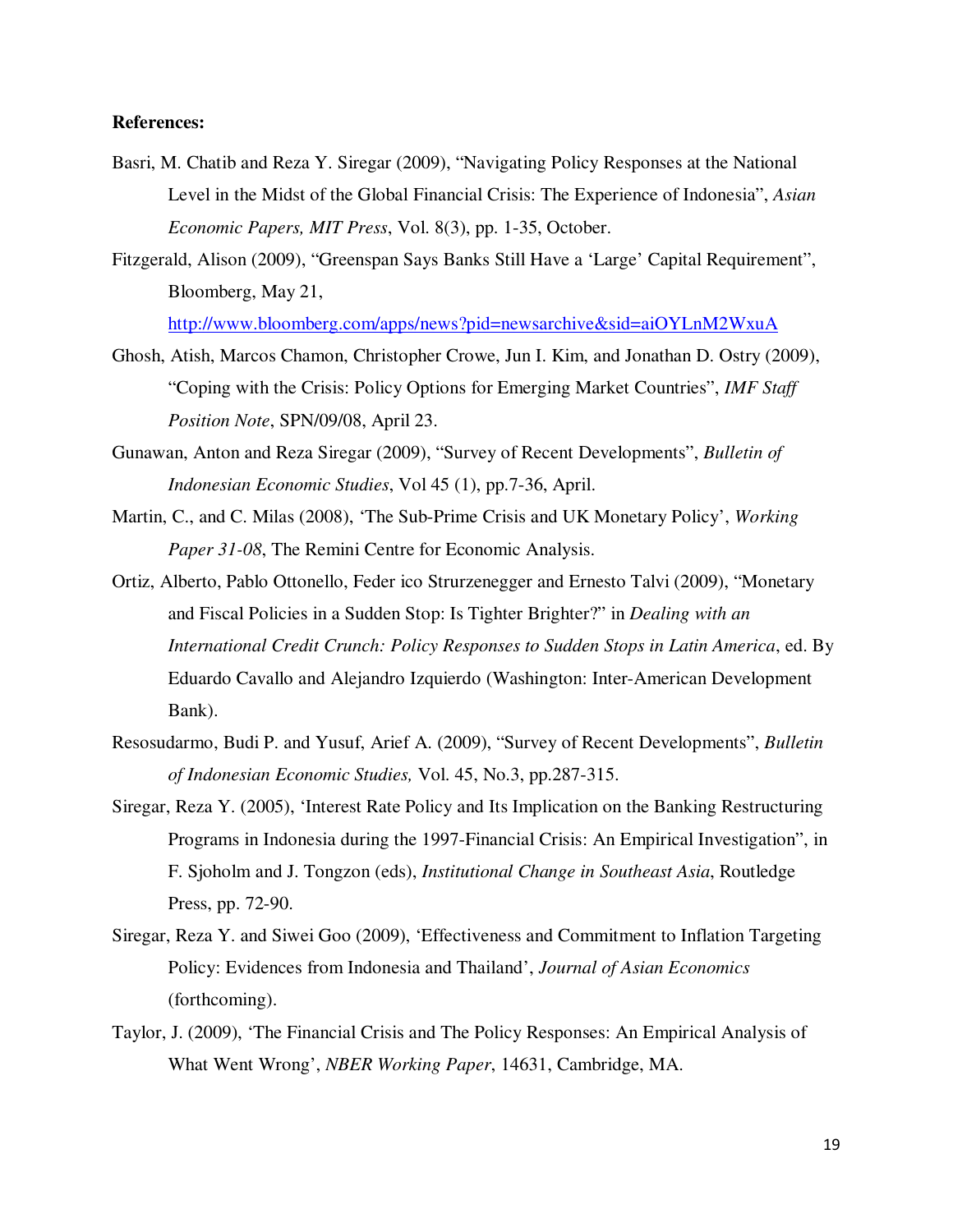World Bank (2007), S*pending for Development: Making the Most of Indonesia's New Opportunities,* Washington D.C., December.

World Economic Forum (2009), *The Global Competitiveness Report 2009-2010*.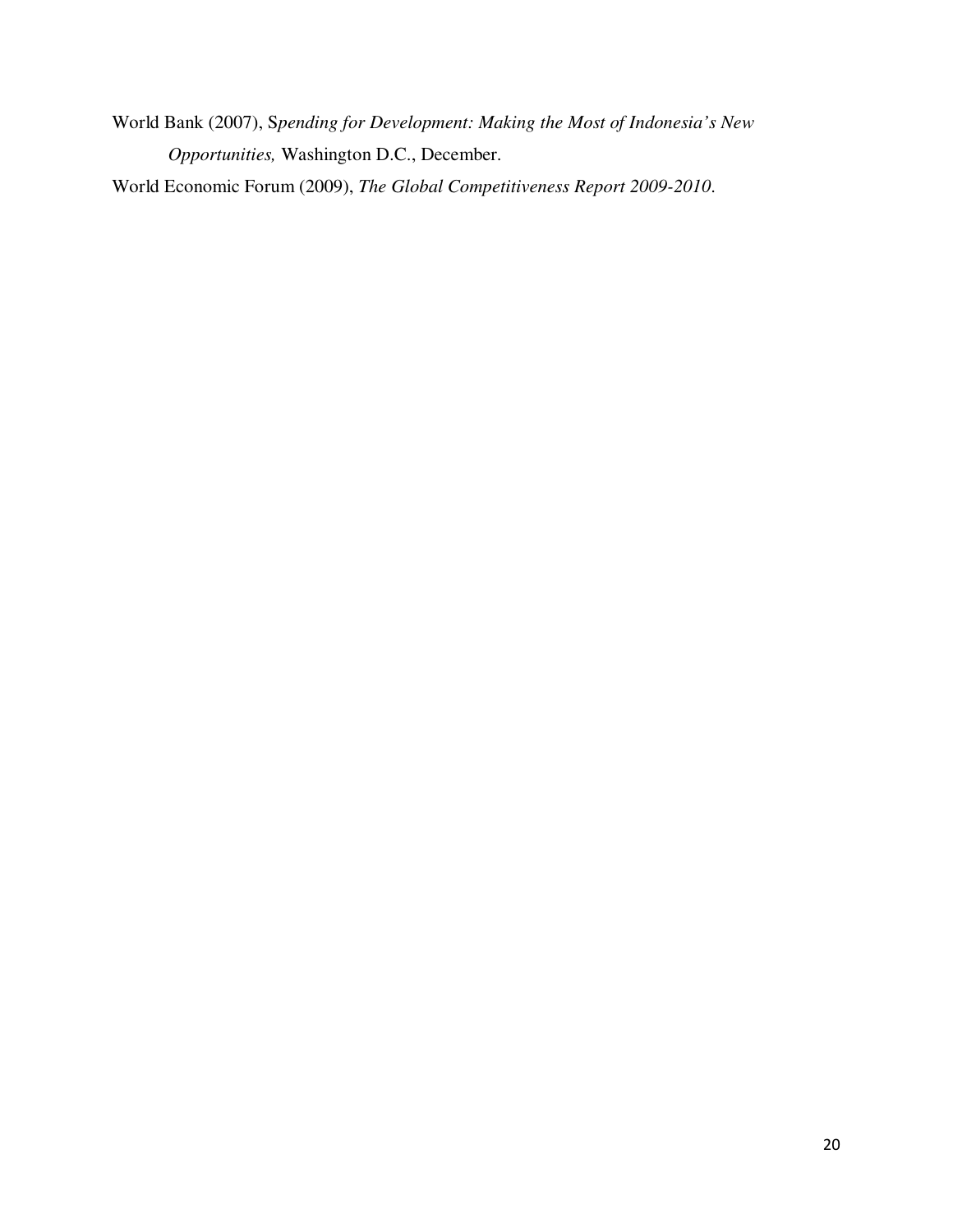|             | 2009 GDP Growth Projection |                |  |  |
|-------------|----------------------------|----------------|--|--|
| Country     | <b>Initial</b>             | <b>Revised</b> |  |  |
| Malaysia    | 4.8                        | 0.2            |  |  |
| Thailand    | 4.5                        | $\overline{2}$ |  |  |
| Australia   | 2.2                        | 1.7            |  |  |
| Indonesia*  | 6                          | 4.5            |  |  |
| <b>USA</b>  | 0.1                        | $-0.8$         |  |  |
| <b>UK</b>   | $-0.1$                     | $-1.3$         |  |  |
| Singapore   | 3.5                        | $-5$           |  |  |
| Japan       | 0.5                        | $-0.2$         |  |  |
| South Korea | 3.5                        | 2.5            |  |  |
| India       | 6.9                        | 6              |  |  |
| China       | 9.3                        | 8              |  |  |

### **Table 1: Growth Performance of Selected Countries**

Source: CEIC Database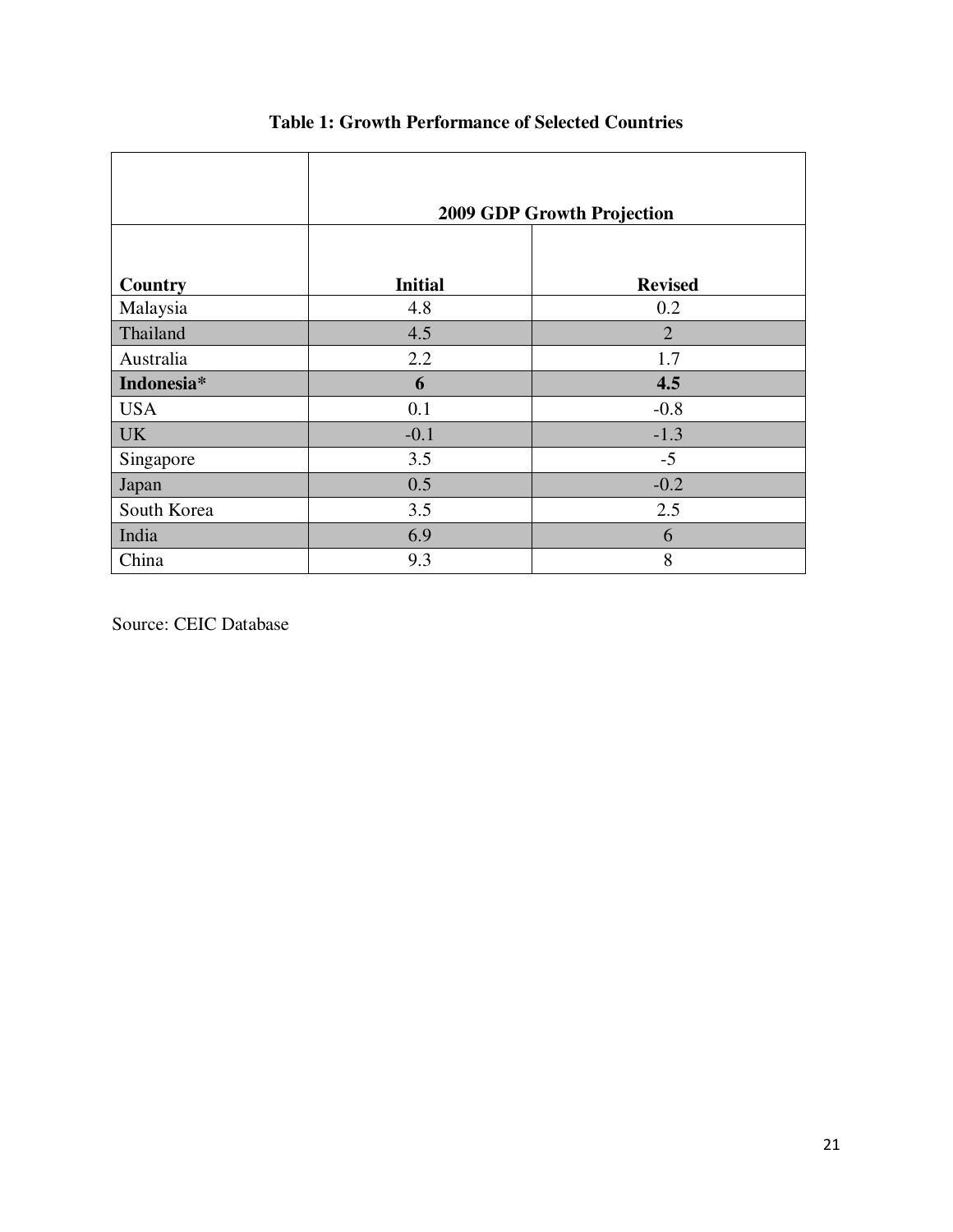|         | <b>Indonesia</b> | <b>Malaysia</b> | <b>Philippines</b> | <b>Vietnam</b> | <b>China</b> |
|---------|------------------|-----------------|--------------------|----------------|--------------|
|         |                  |                 |                    |                |              |
| Q1-2007 | 186              | 72              | 180                | 122            | 53           |
|         |                  |                 |                    |                |              |
| Q2-2007 | 144              | 71              | 138                | 101            | 52           |
|         |                  |                 |                    |                |              |
| Q3-2007 | 234              | 109             | 204                | 178            | 87           |
|         |                  |                 |                    |                |              |
| Q4-2007 | 271              | 120             | 208                | 203            | 121          |
|         |                  |                 |                    |                |              |
| Q1-2008 | 321              | 143             | 272                | 278            | 152          |
|         |                  |                 |                    |                |              |
| Q2-2008 | 338              | 141             | 244                | 366            | 132          |
|         |                  |                 |                    |                |              |
| Q3-2008 | 398              | 172             | 293                | 389            | 174          |
| Q4-2008 | 837              | 396             | 566                | 797            | 230          |
|         |                  |                 |                    |                |              |
| Q1-2009 | 788              | 350             | 452                | 657            | 178          |
|         |                  |                 |                    |                |              |
| Q2-2009 | 419              | 179             | 301                | 353            | 87           |
|         |                  |                 |                    |                |              |
| Q3-2009 | 309              | 178             | 271                | 330            | 98           |

**Table 2: Emerging Market Bond Index (EMBI)** 

Source: CEIC Asia-Database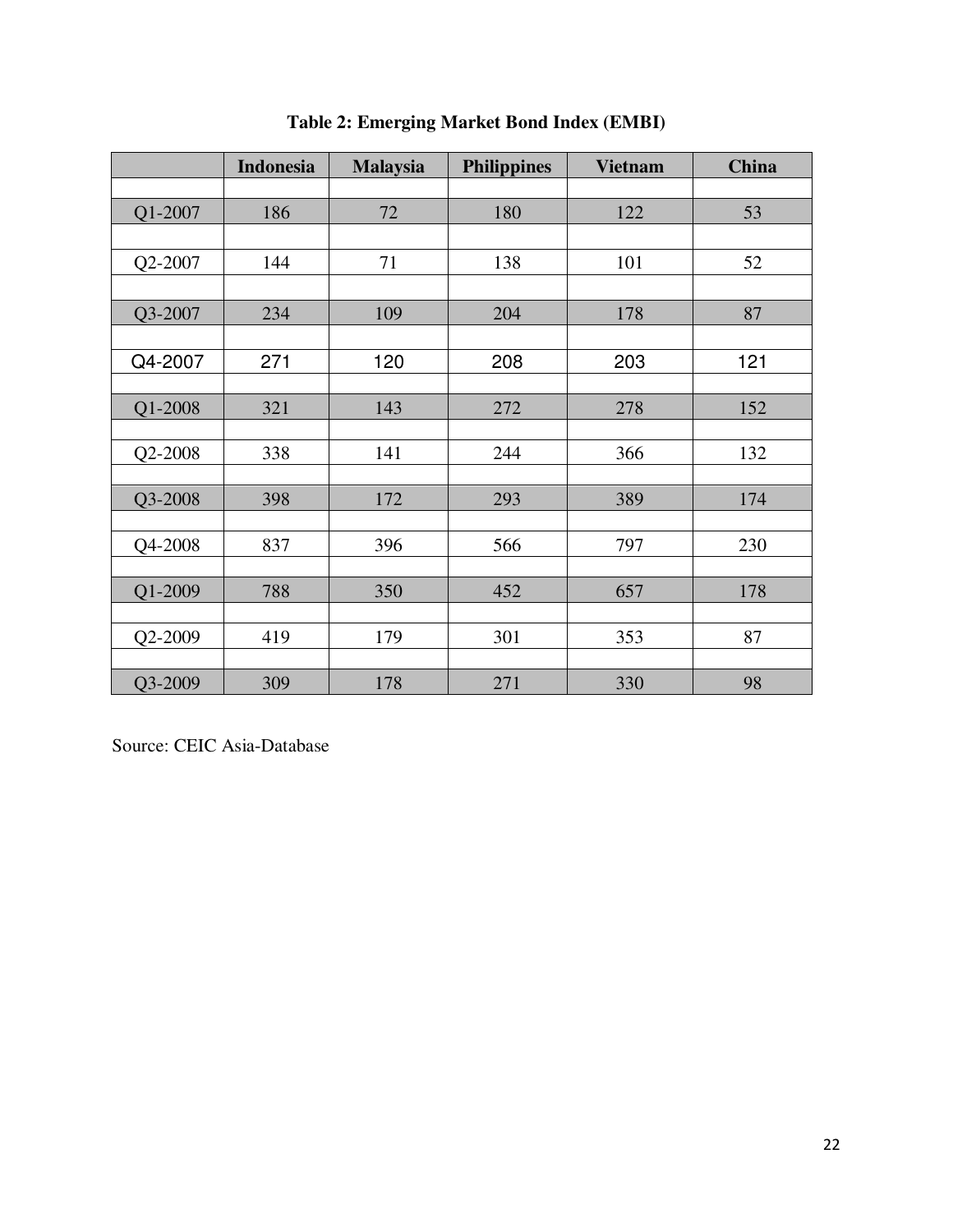

Figure1: Bilateral Nominal Exchange Rate against the US dollar (Monthly average and January 2005=100)

Source: The University of British Columbia, Sauder School of Business, Pacific Exchange Rate Service Database (http://fx.sauder.ubc.ca/data.html)

**Figure 2: Balance of Payments** 



Source: CEIC Asia-Database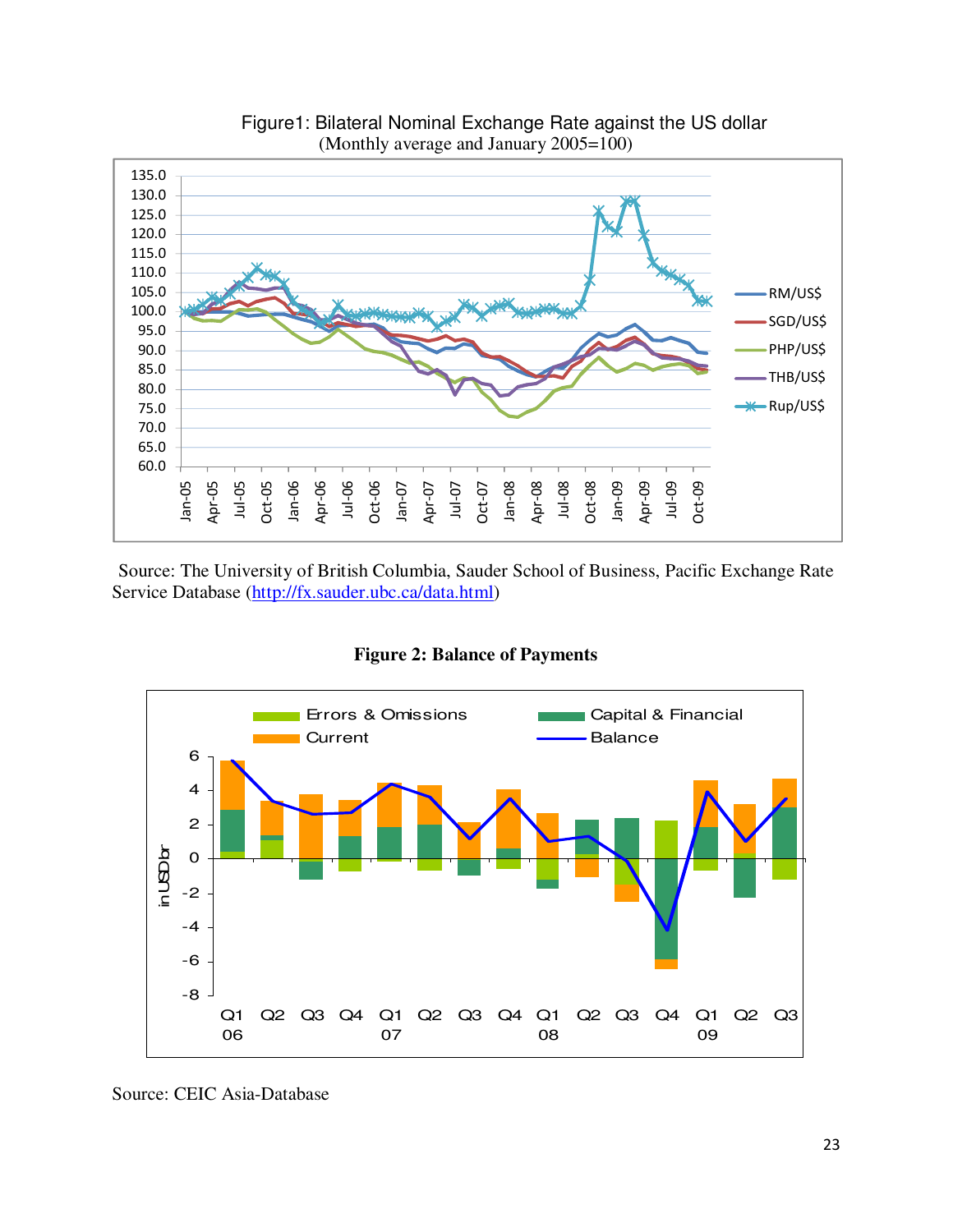

**Figure 3: Current Accounts** 

**Figure 4: Oil Import Bills and Global Oil Price** 



Source: CEIC Asia Database

Source: CEIC Asia Database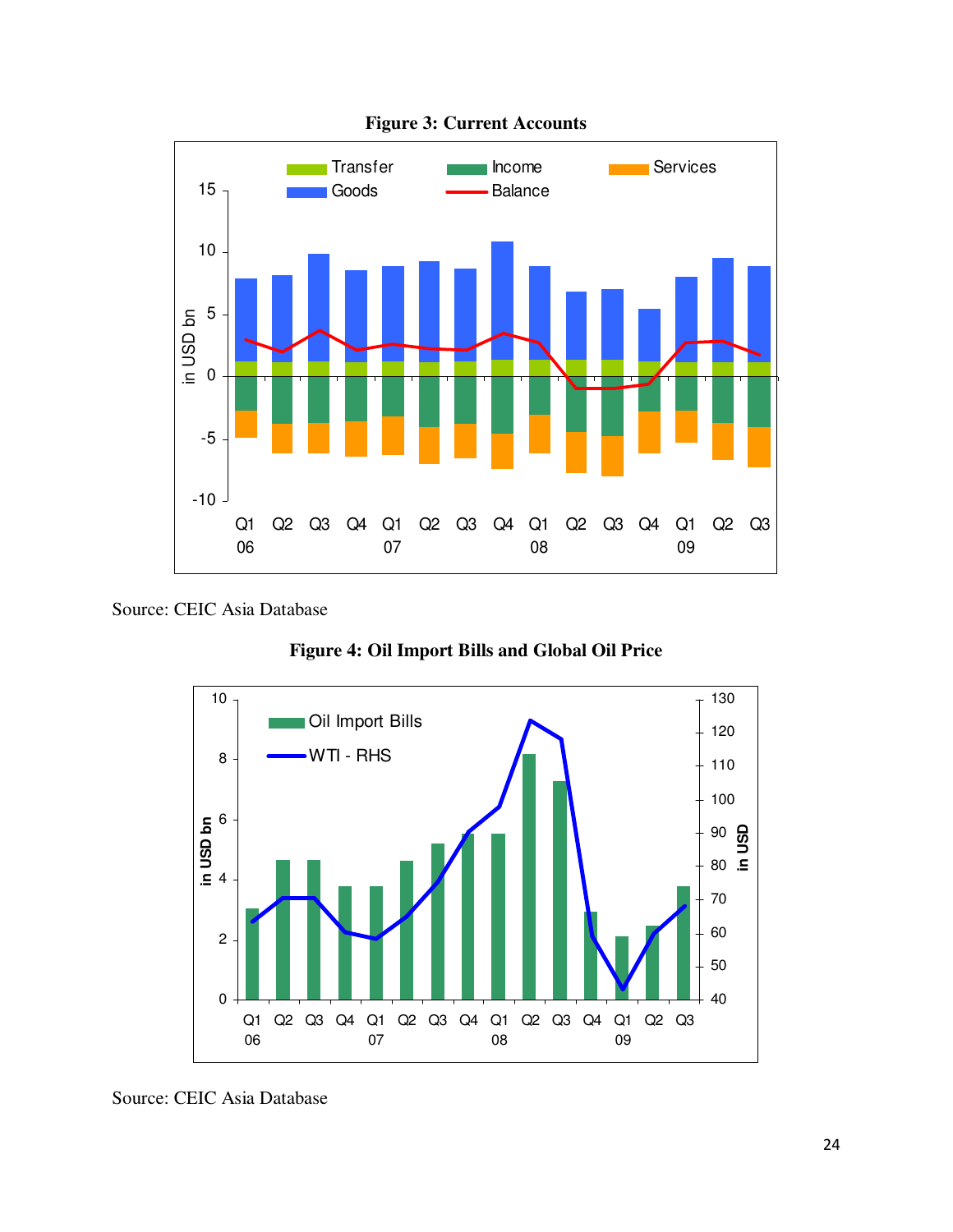

Source: CEIC Asia Database





Source: CEIC Asia Database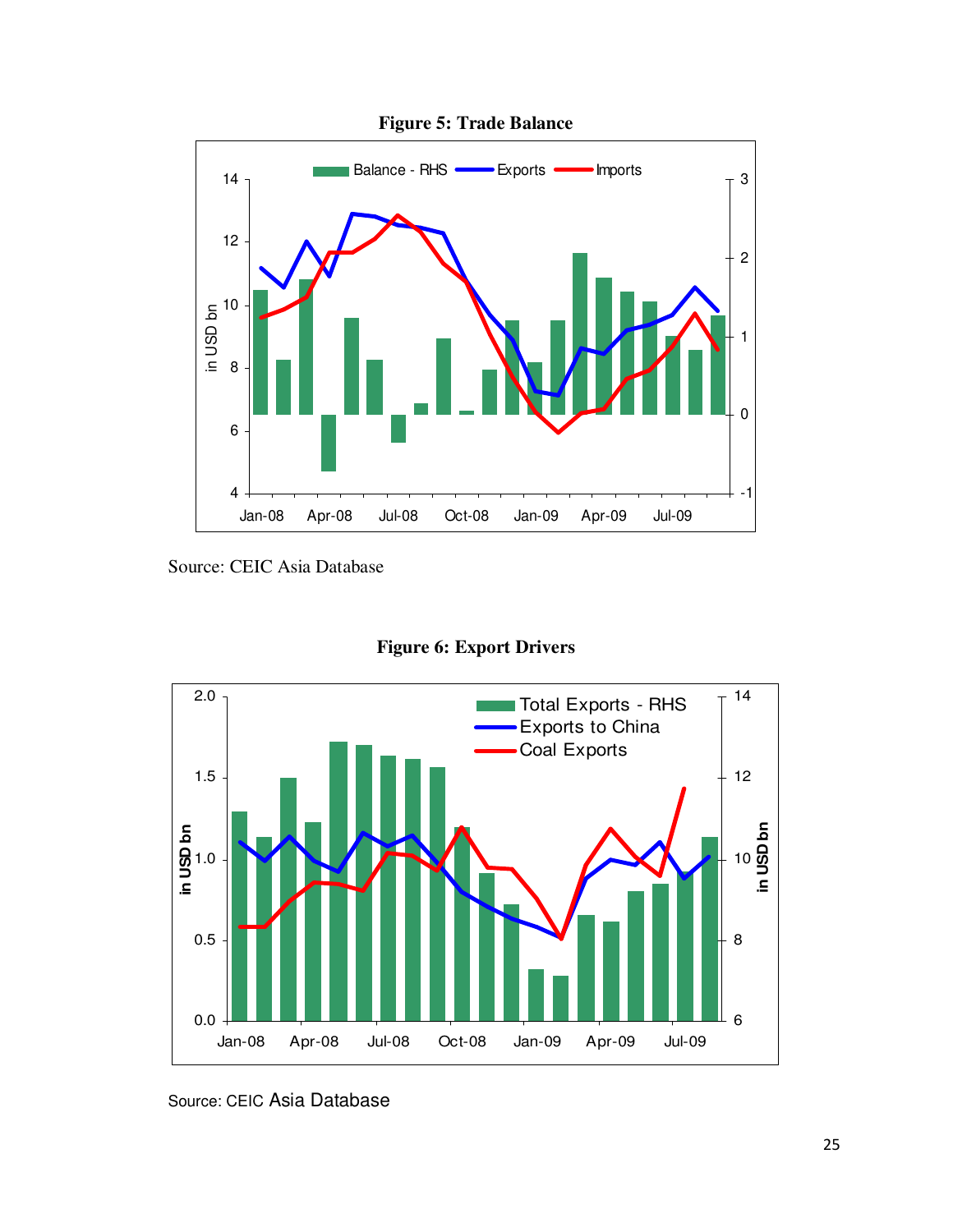**Figure 7: Libor-OIS Spread** 



Source: Bloomberg.





Source: CEIC Asia Database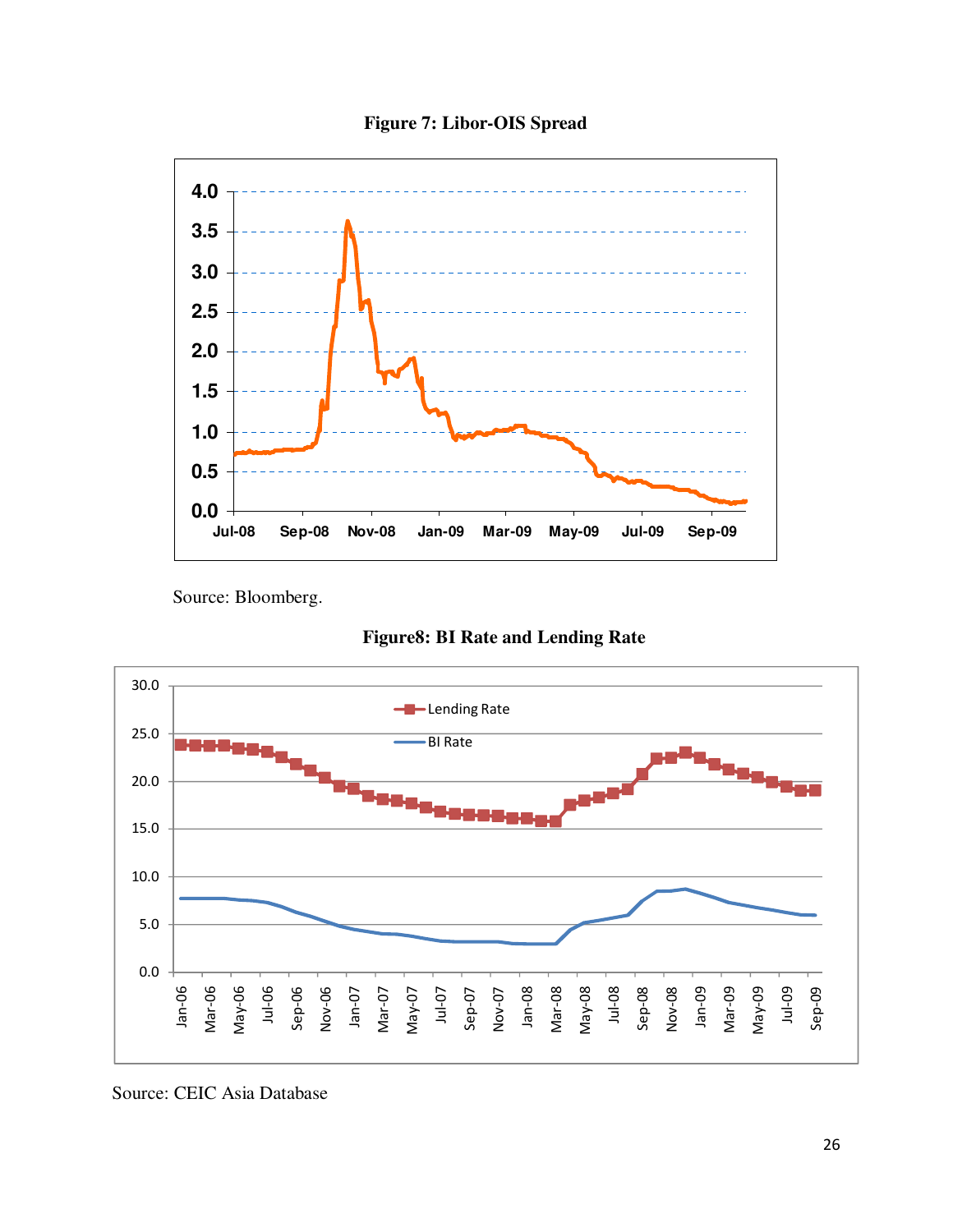

**Figure 9: Budget Deficit (in % of GDP) for 2009** 

Source: Bloomberg, CEIC Asia Database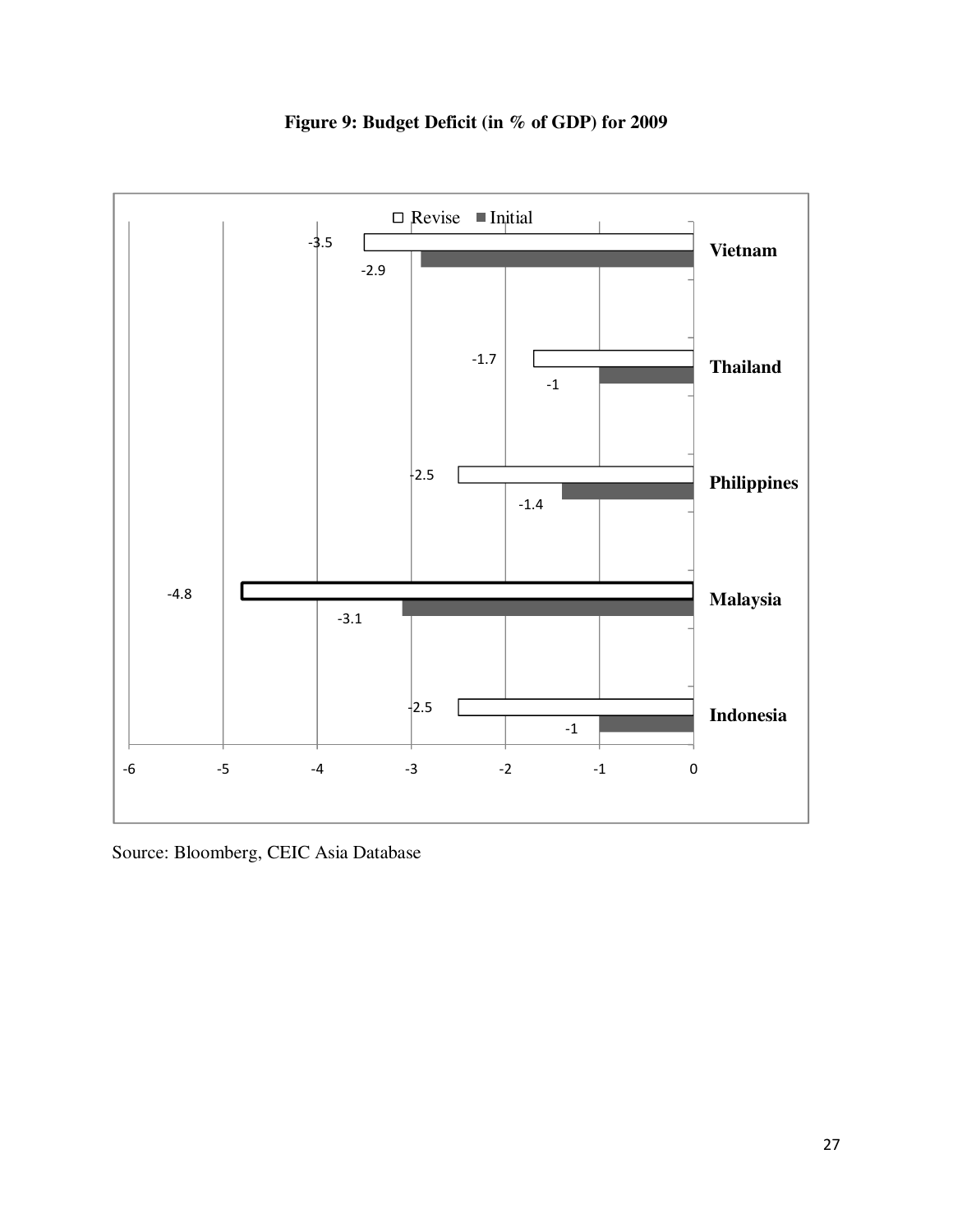

**Figure10: Investors' Concerns about Doing Business in Indonesia** 

Source: Global Competitiveness Report 2009, World Economic Forum.



**Figure11: Road transport infrastructure** 

Source: CEIC Asia Database.